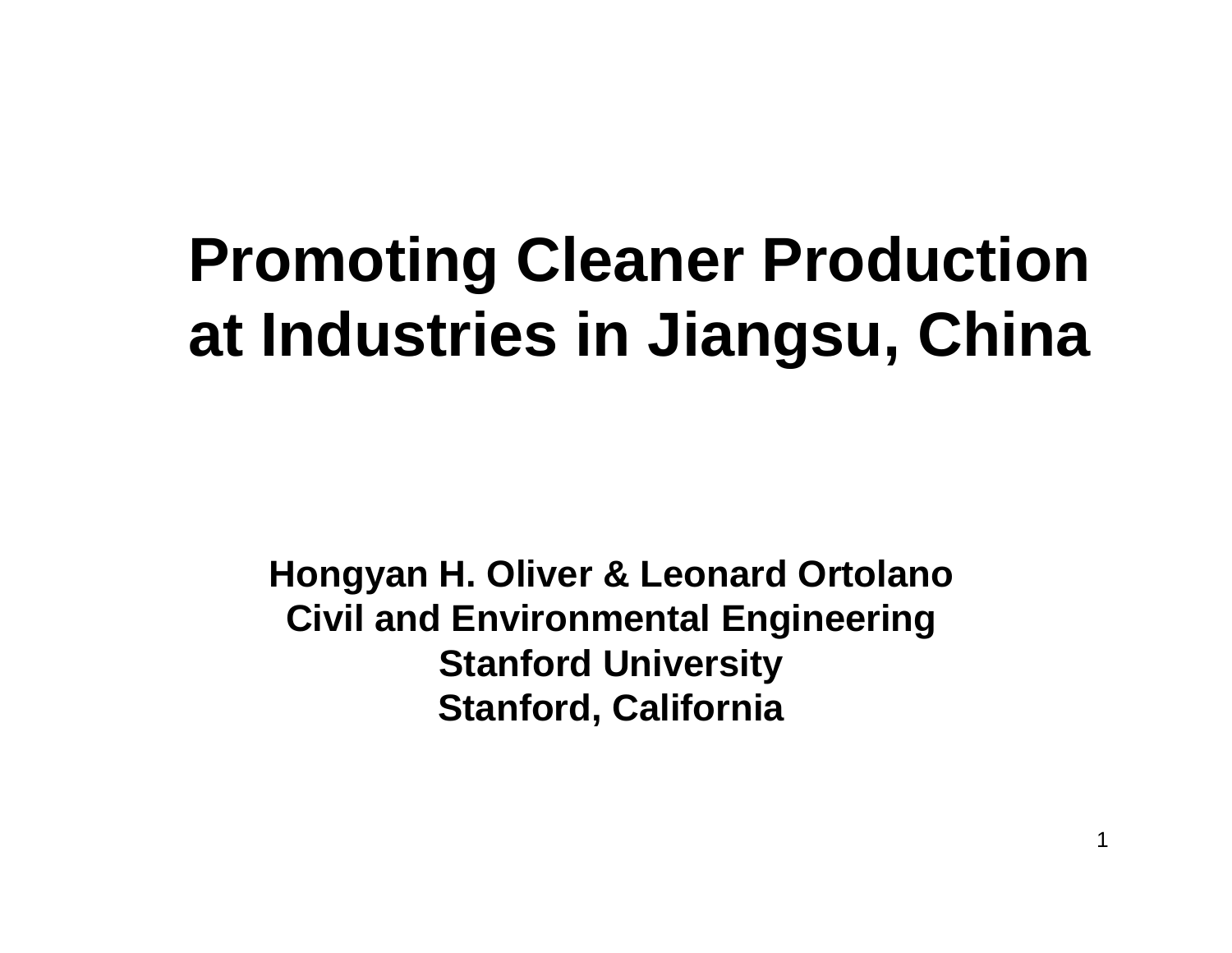#### Cleaner Production

- Cleaner Production (CP) –-CP vs. End-of-pipe
	- *CP is a strategy to reduce waste generation through preventive approaches such as process modification, product redesign, raw material substitution and good housekeeping.*

#### –CP tools

• CP audit, life-cycle analysis, eco-design, ecolabeling, environmental management systems (ISO 14001)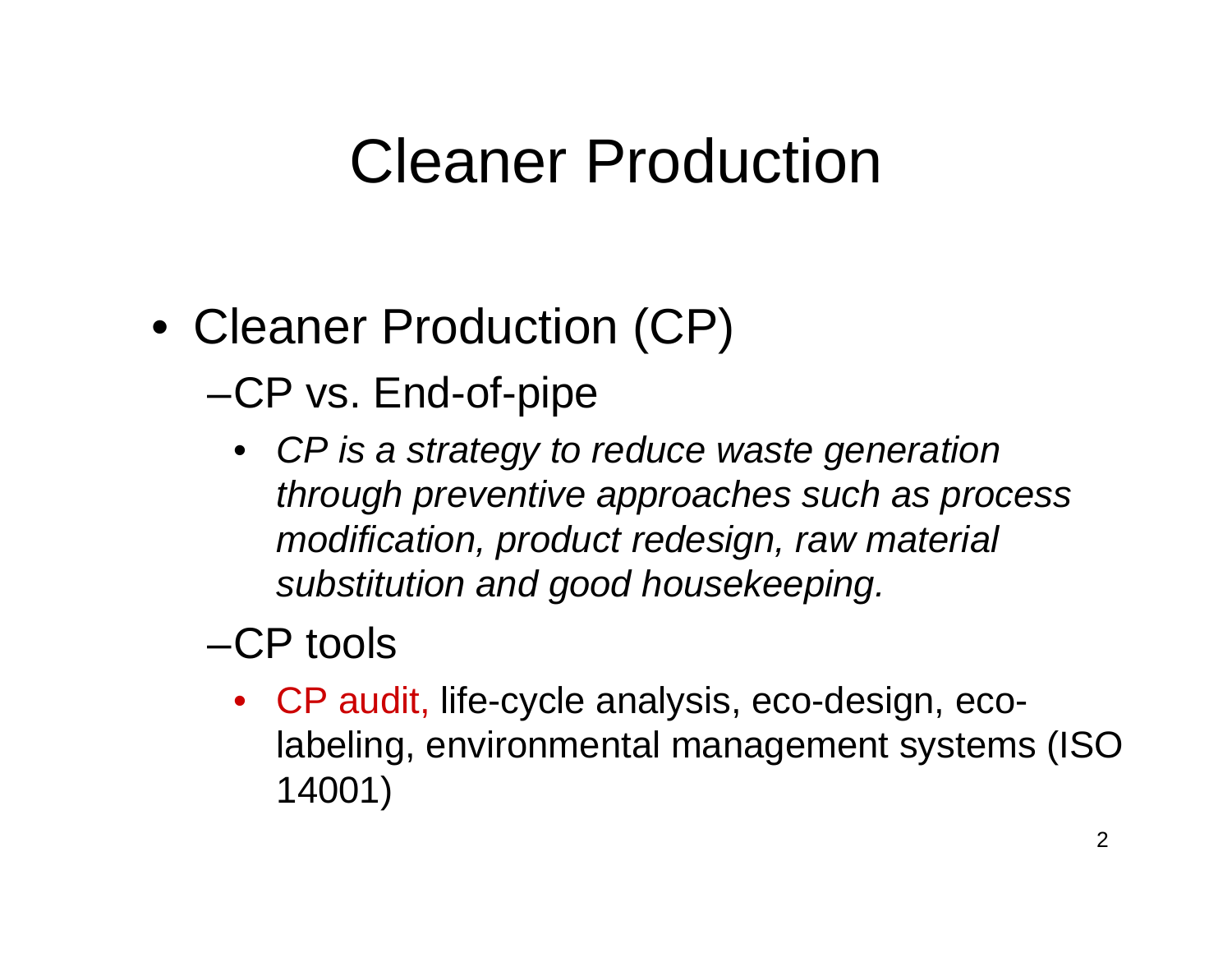#### CP Audit Process Steps

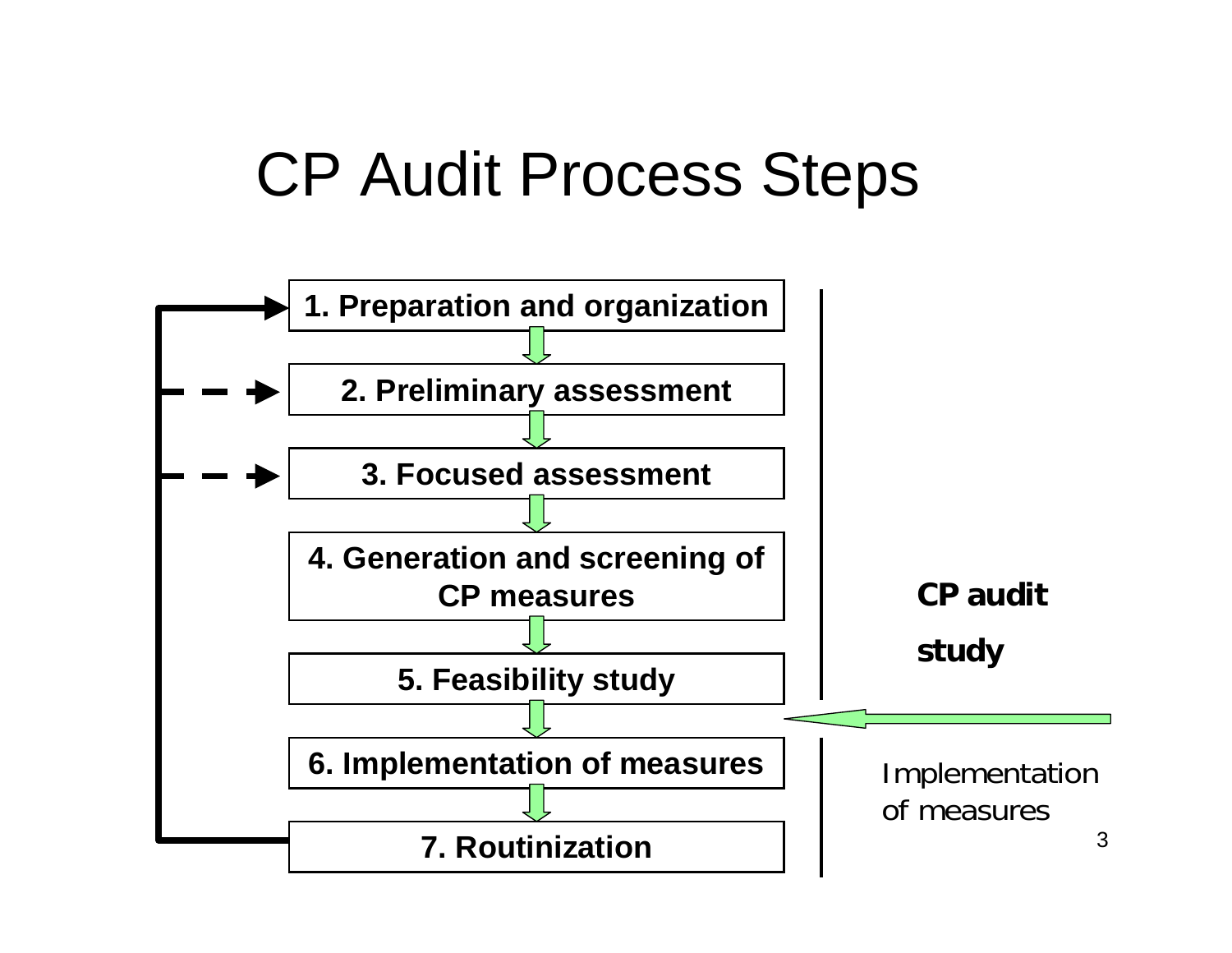#### Research Questions

• *What effects have government-initiated CP programs had on CP activities at enterprises?*

• *What factors motivate the CP-related actions of enterprises?*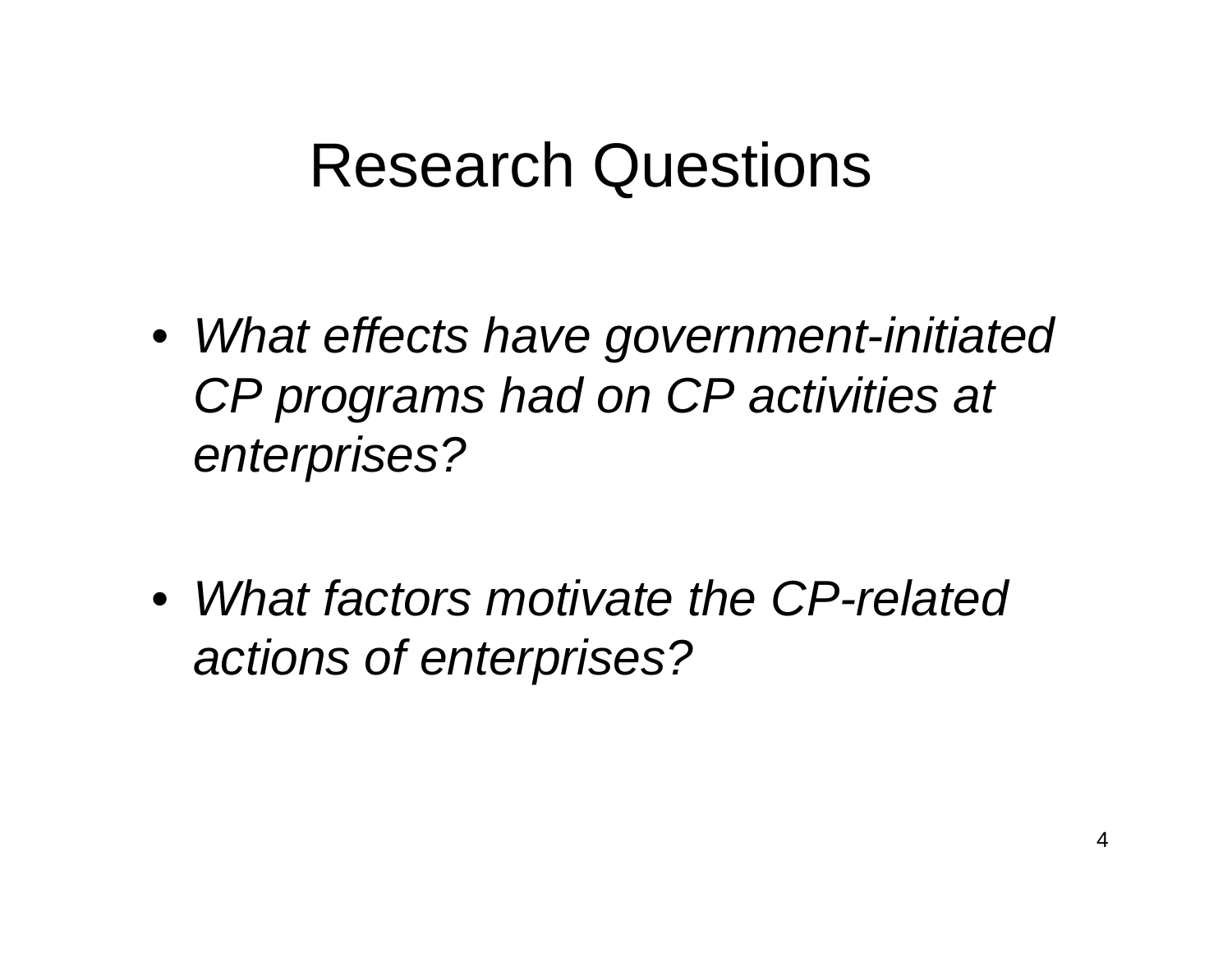#### **Research Location**

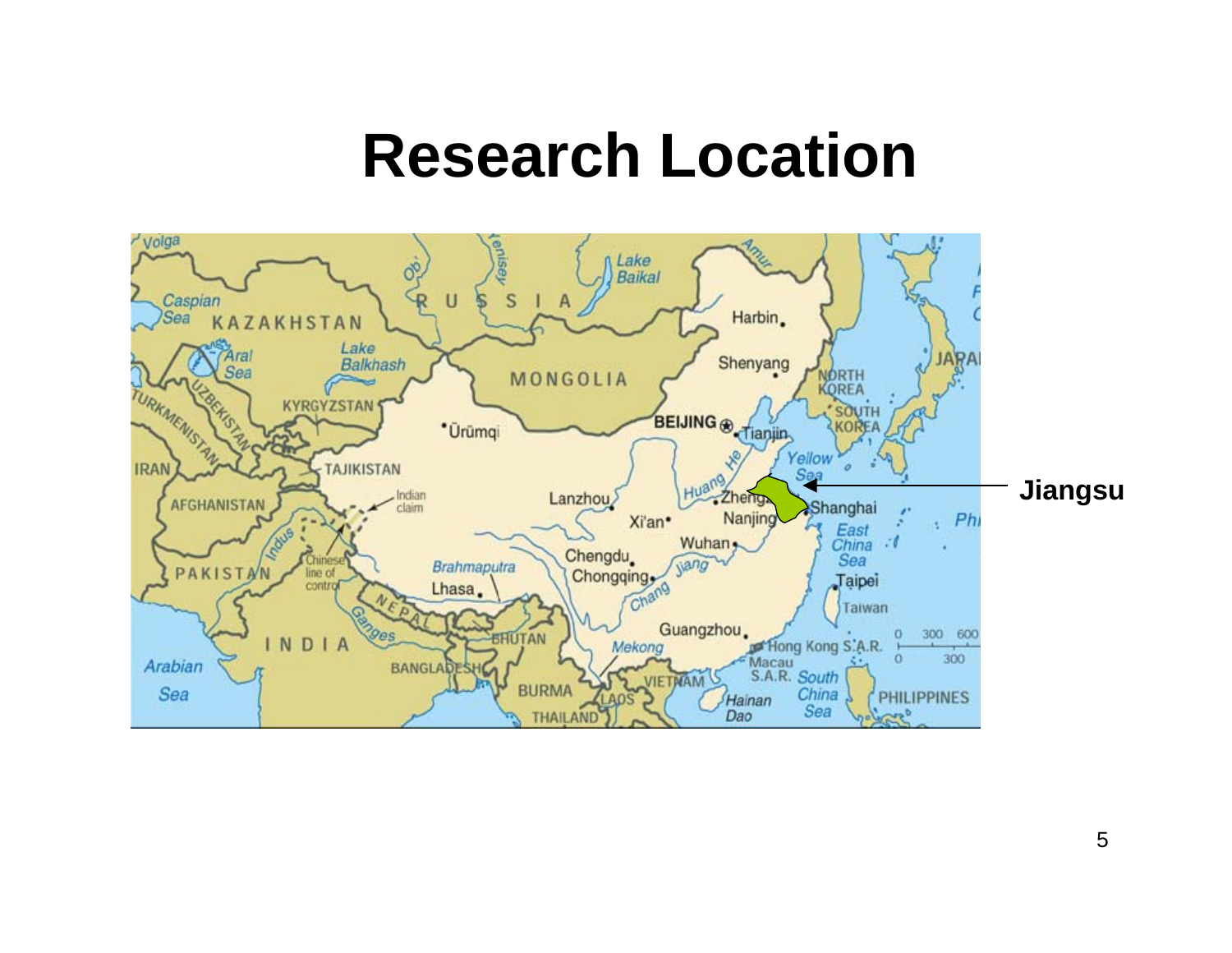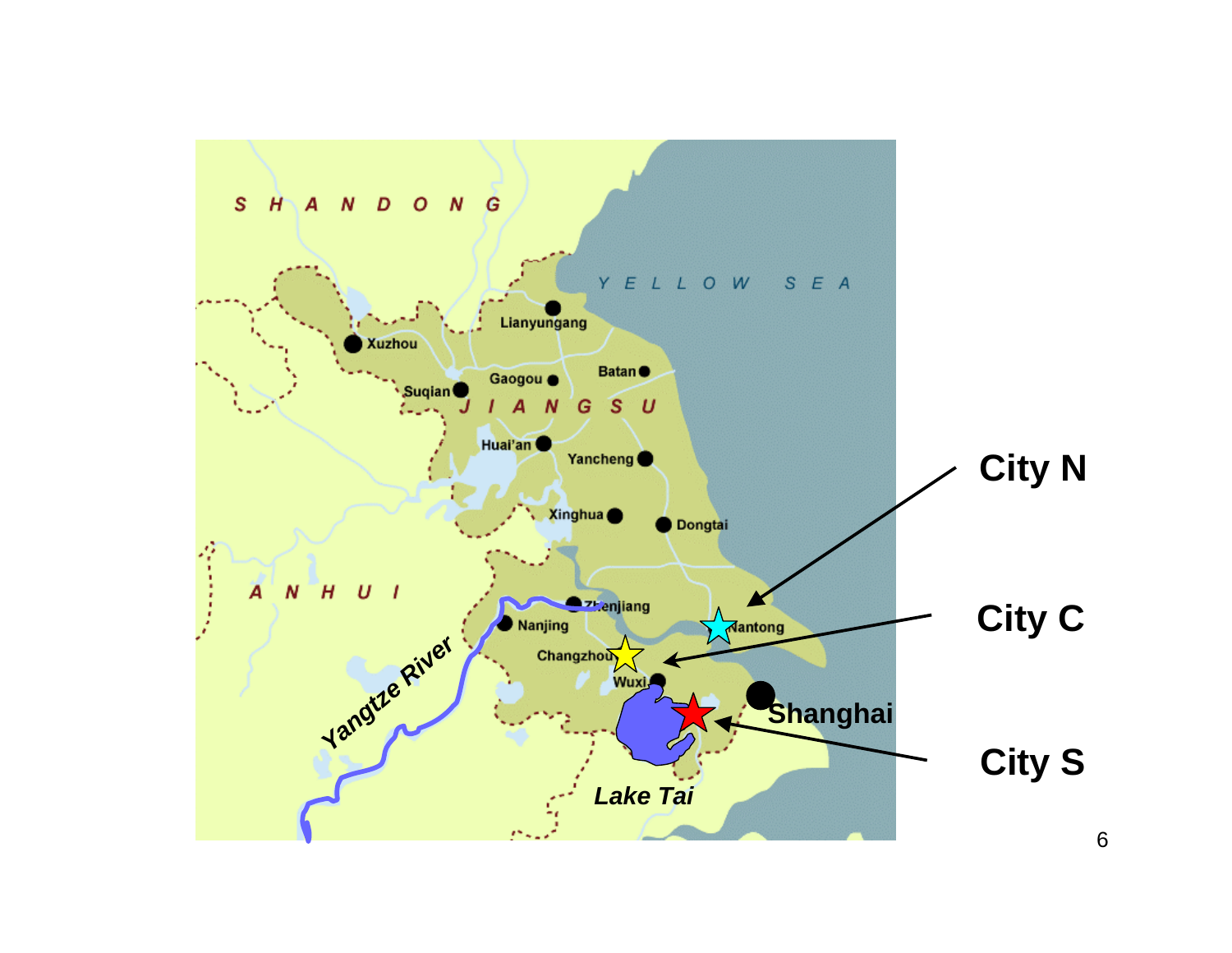

**Wastewater discharged into the Yangtze River**



**Cyan bacterial Bloom in the Lake Tai**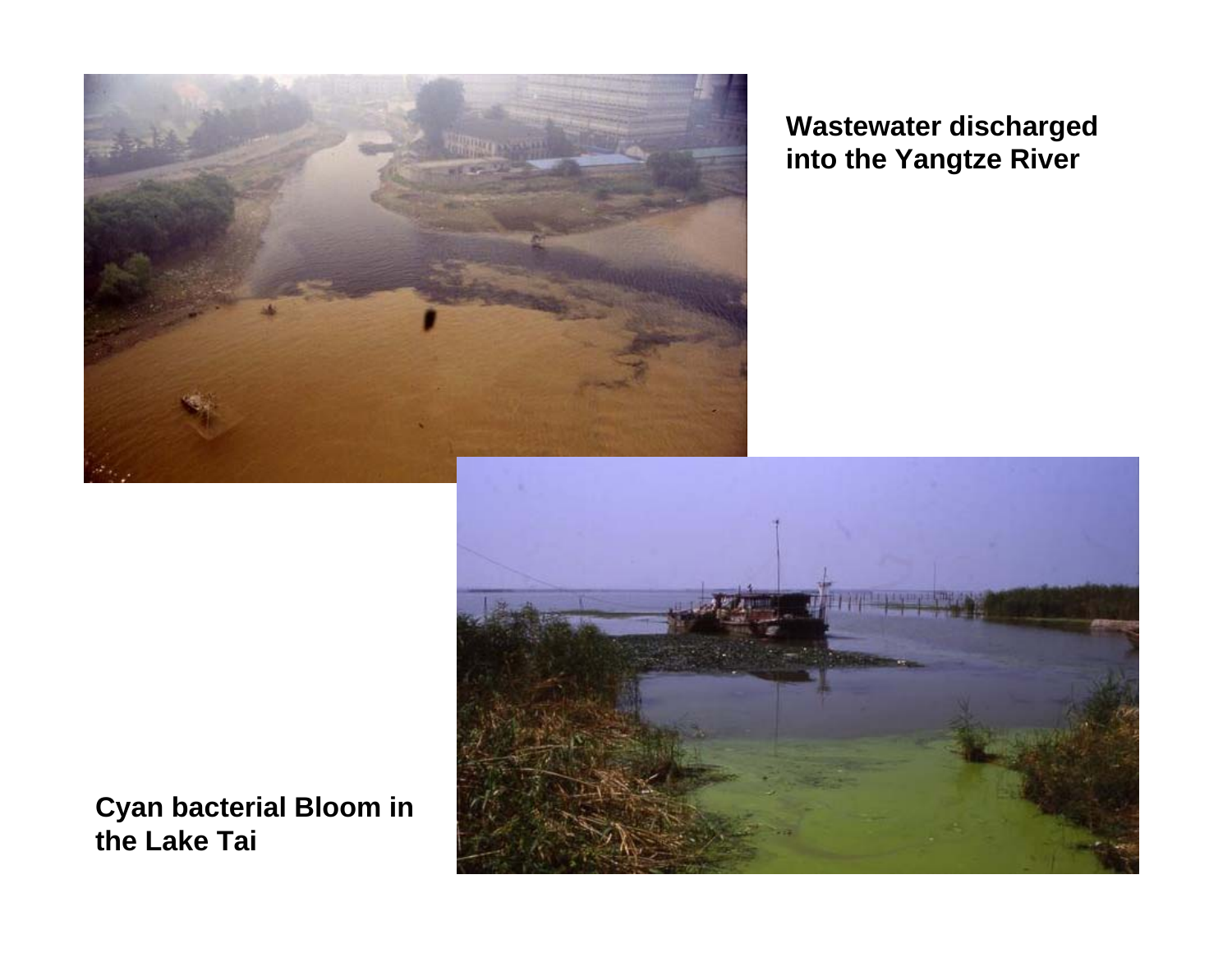# **Basic Statistics of City C, N and S (in 2002)**

|               | <b>Population</b><br>(million) | <b>Area</b><br>(1,000)<br>km <sup>2</sup> | <b>GDP</b> per<br>capita (\$) | <b>Number of</b><br>enterprises | <b>Total</b><br>industrial<br>output<br>(billion \$) |
|---------------|--------------------------------|-------------------------------------------|-------------------------------|---------------------------------|------------------------------------------------------|
| <b>City C</b> | 3.4                            | 4.4                                       | 2,676                         | 2,474                           | 14.1                                                 |
| <b>City N</b> | 7.8                            | 8.0                                       | 1,368                         | 1,933                           | 10.6                                                 |
| <b>City S</b> | 5.8                            | 8.5                                       | 4,035                         | 4,122                           | 41.7                                                 |

**Source: Jiangsu Statistics Yearbook 2003.**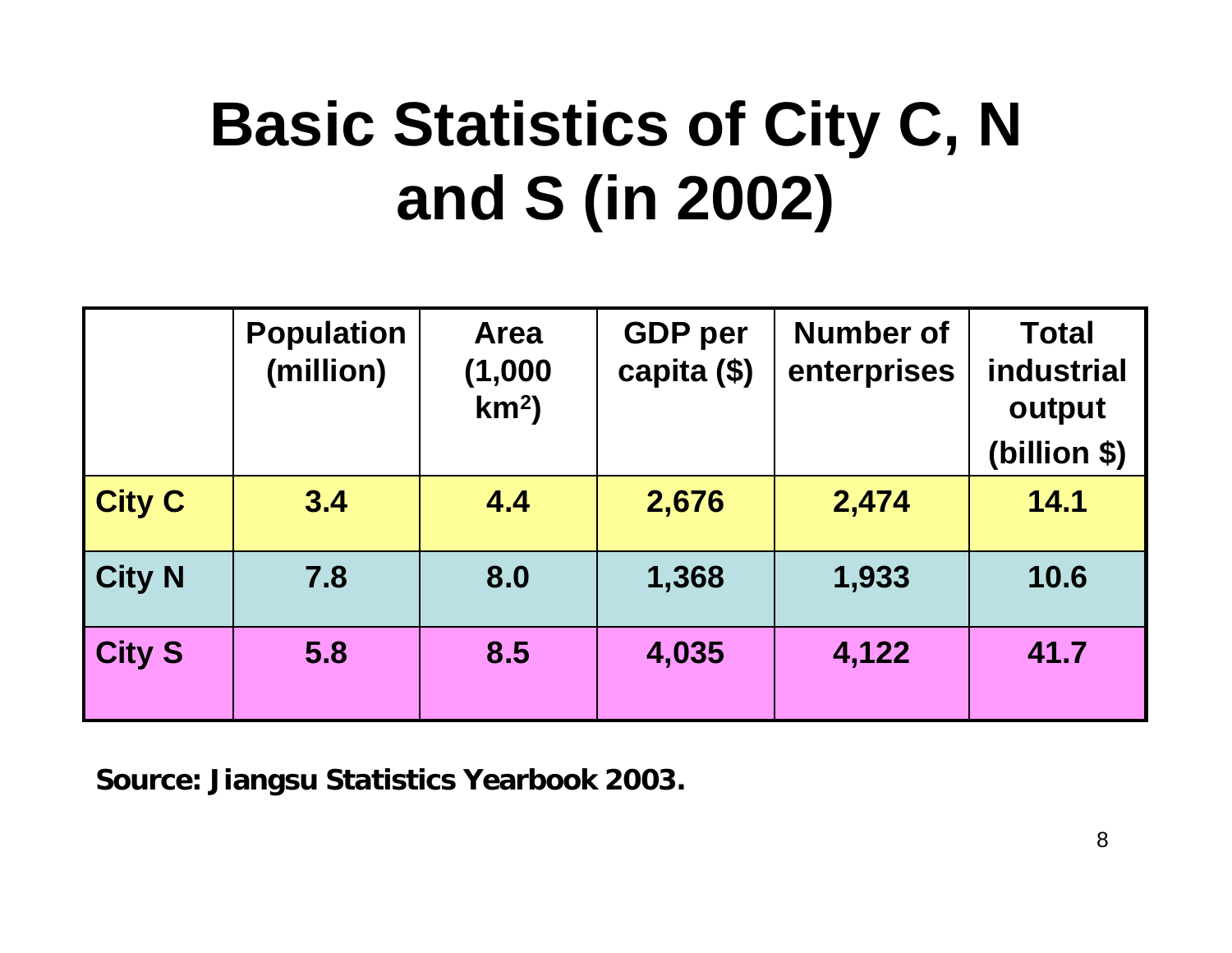## Analytic Framework for a City-Level CP Program

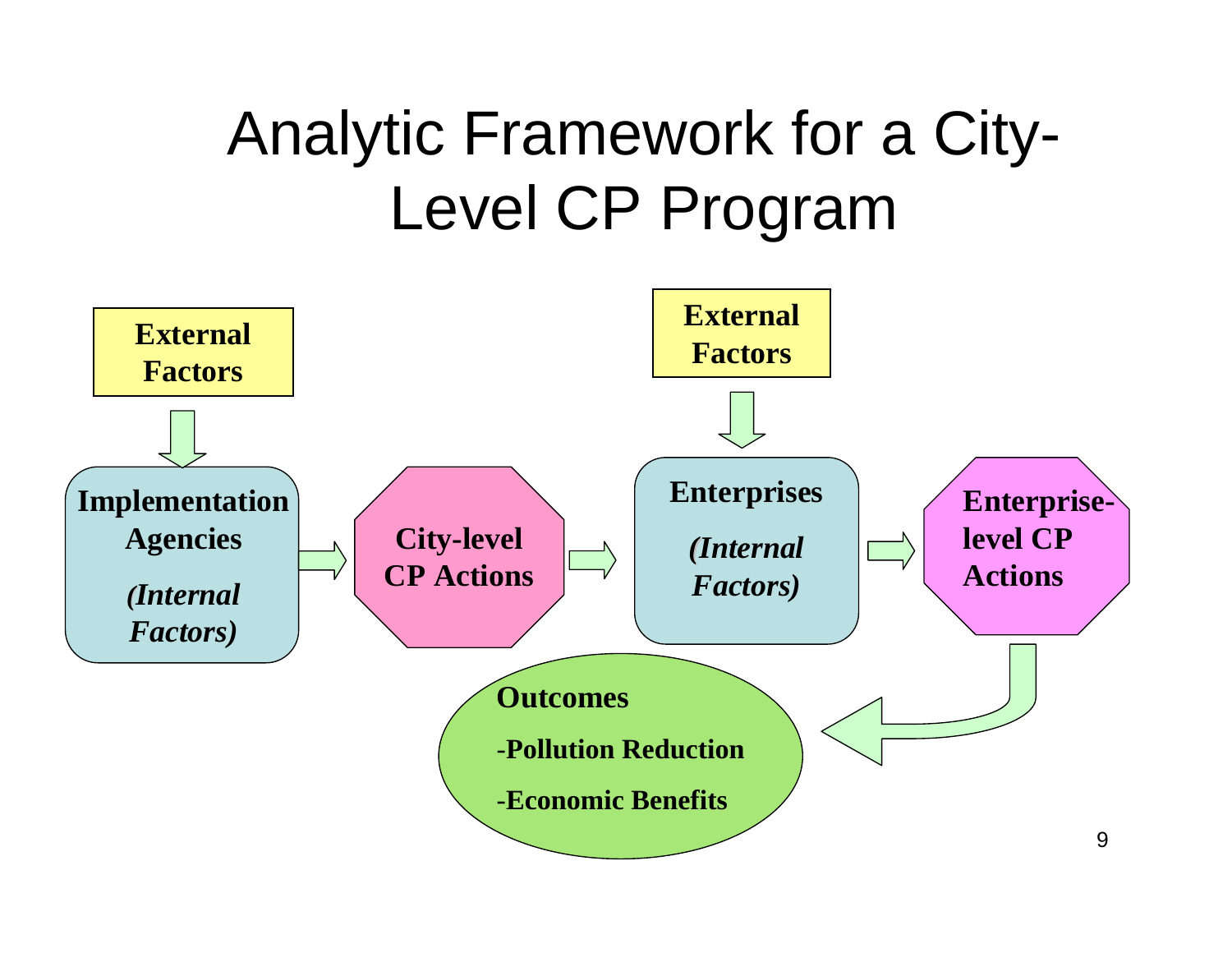#### Focus 1: Implementing Agencies

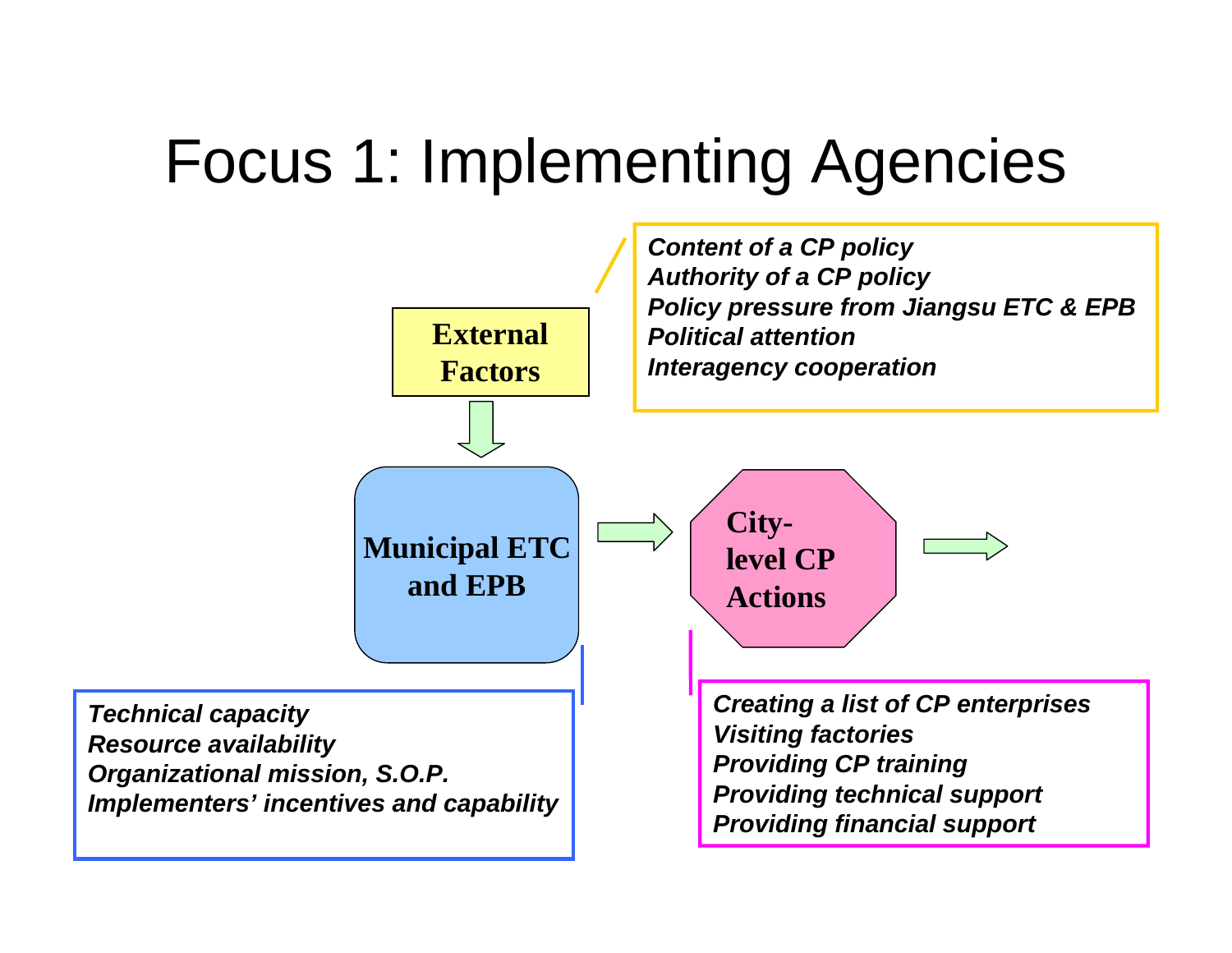# **Jiangsu CP Framework: Before 2001**

- Administrative rules shaped the framework
	- 1996 Notice on Implementing CP Audits
		- • **All large and medium-sized enterprises shall implement CP audits by the end of 2000**
	- – 1999 Notice on Accelerating CP Implementation
		- •Ten measures aim at providing incentives for industries to adopt CP
- Municipal agencies responsible for implementing the rules include
	- **Environmental Protection Bureaus (EPBs)**
	- Economic and Trade Commissions (ETCs)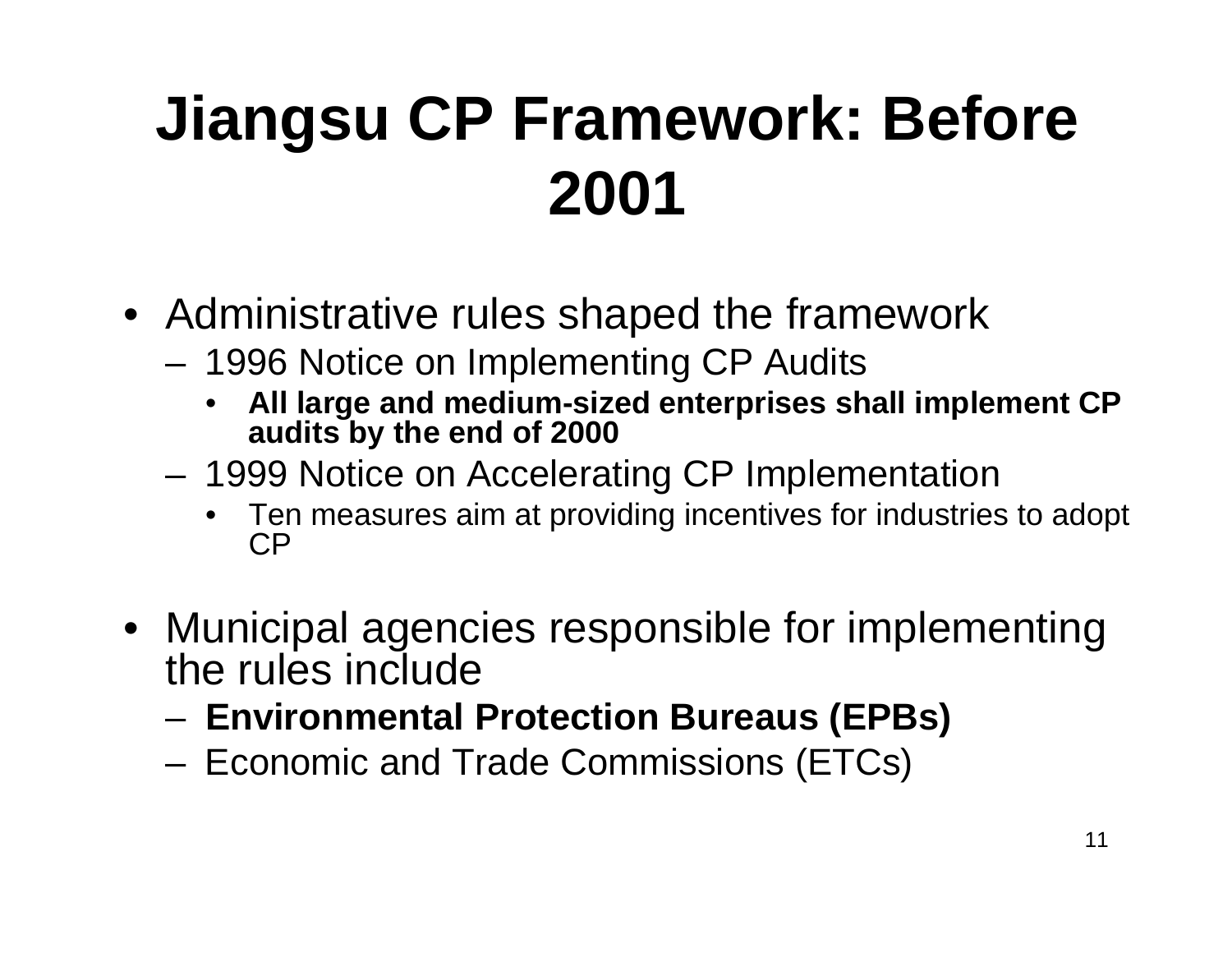## Jiangsu CP Framework: Recent Additions

- Jiangsu Lake Tai Clean-up Plan (2002) requires:
	- – City C – implement CP audits at **95** major polluters by 2006;
	- –City S – implement CP audits at **253** major polluters.
- China Cleaner Production Promotion Law (Jan 2003)

-- Local governments have authority to mandate certain enterprises to implement CP audits.

• **ETCs** have principal responsibility for implementing above two regulations.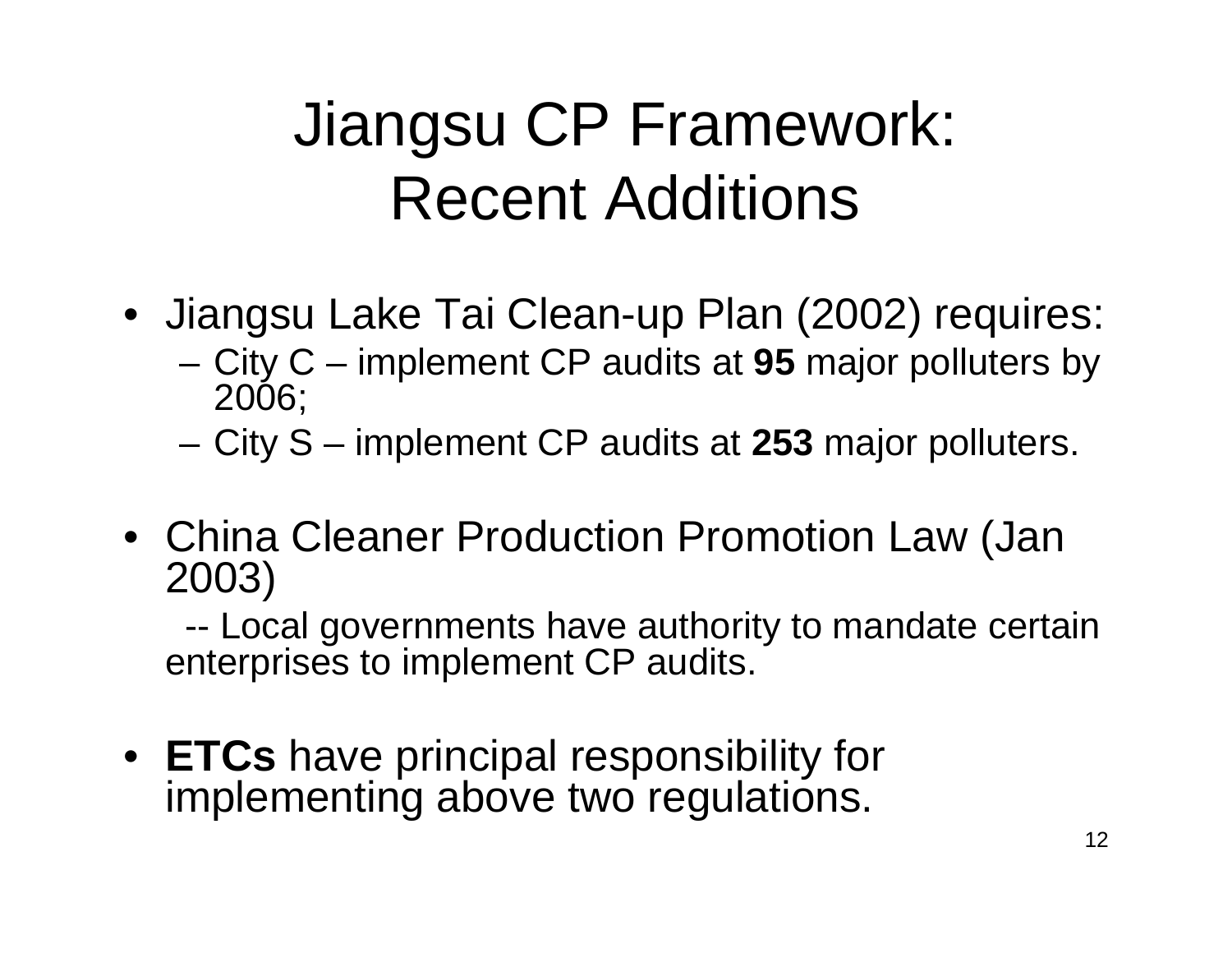## Number of CP Audits Recorded in City C, N, and S

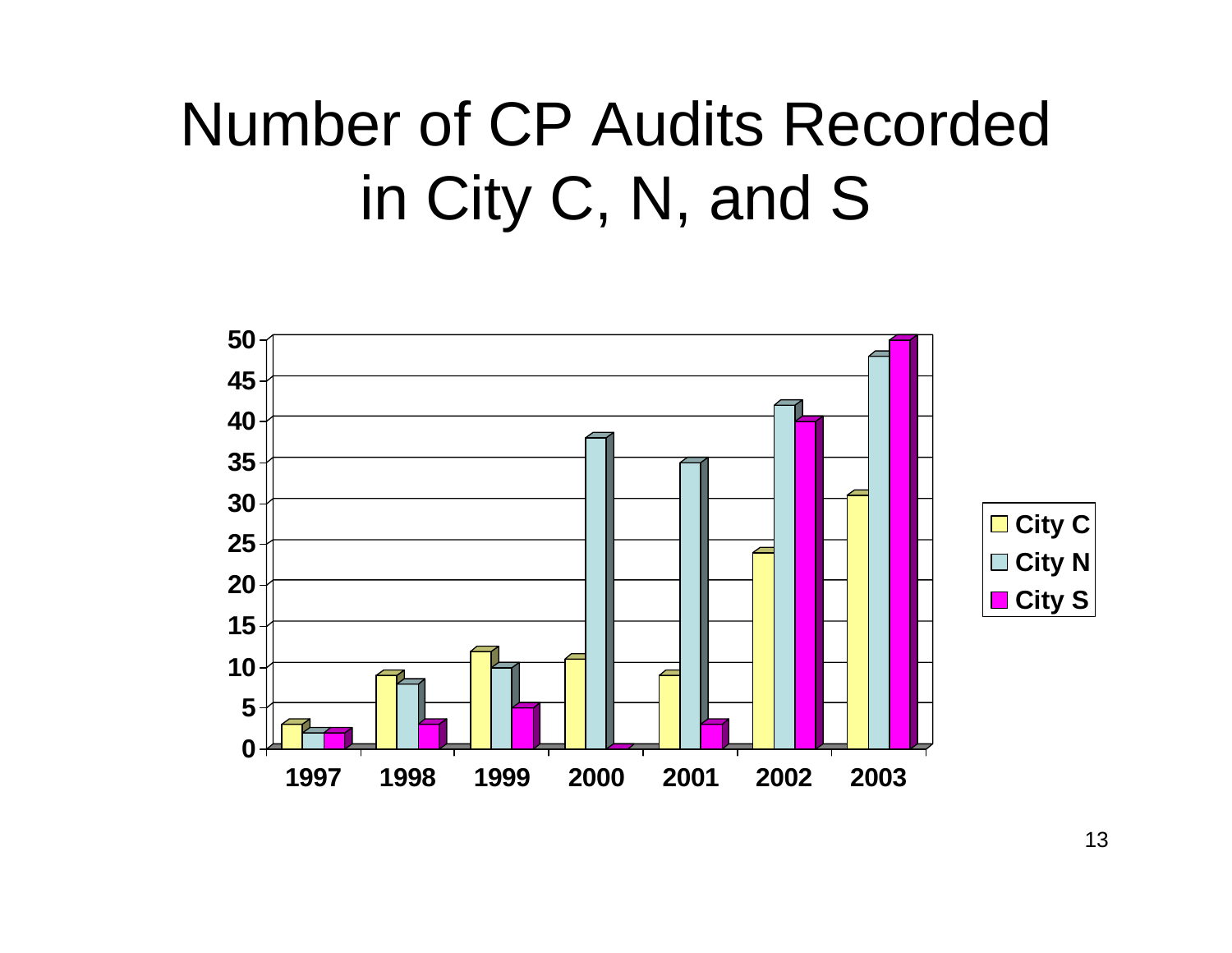# Fulfillment of the CP Goal by City C, N, and S as of the End of 2000

| <b>Number</b>                                                  | <b>City C</b> | <b>City N</b> | <b>City S</b> |
|----------------------------------------------------------------|---------------|---------------|---------------|
| <b>Total Large &amp;</b><br><b>Medium-sized</b><br>enterprises | 205           | 183           | 347           |
| <b>Audit reports</b>                                           | 35            | 58            | 10            |
| <b>Enterprises</b><br>submitting reports                       | 33            | 46            | 10            |
| Coverage                                                       | 16%           | 25%           | 3%            |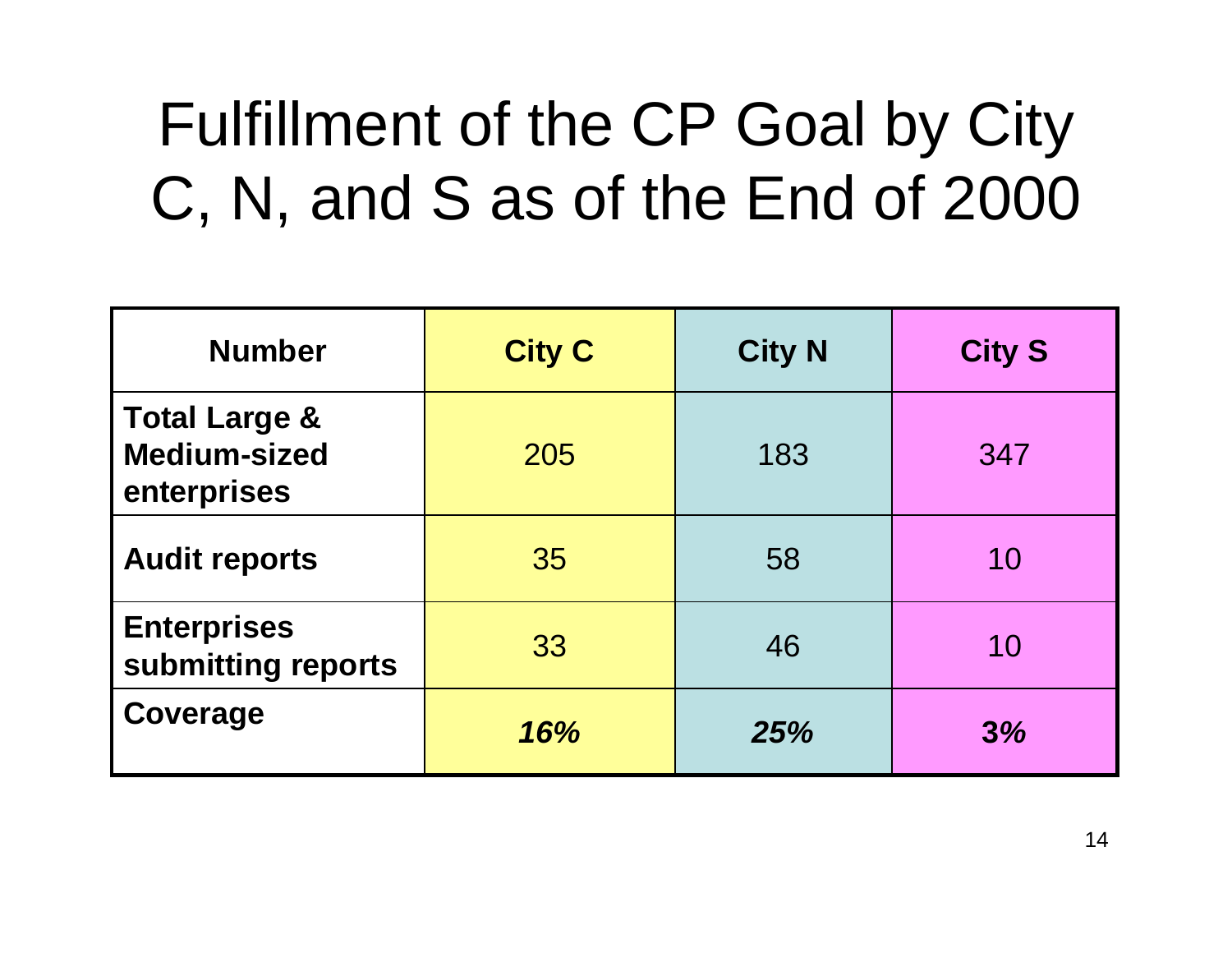# Numbers of CP Audits Reported in City C, N and S (2001-2003)

|             | <b>City</b>                   | 2001      | 2002      | 2003      |
|-------------|-------------------------------|-----------|-----------|-----------|
| $\mathbf C$ | Specified as in Lake Tai plan | 5         | 15        | 30        |
|             | <b>Completed</b>              | 9         | 24        | 31        |
| S           | Specified as in Lake Tai plan | 3         | 40        | 60        |
|             | Completed                     | 3         | 40        | 50        |
| <b>N</b>    | Ten-five year CP plan         | $10 - 15$ | $10 - 15$ | $10 - 15$ |
|             | <b>Completed</b>              | 35        | 42        | 44        |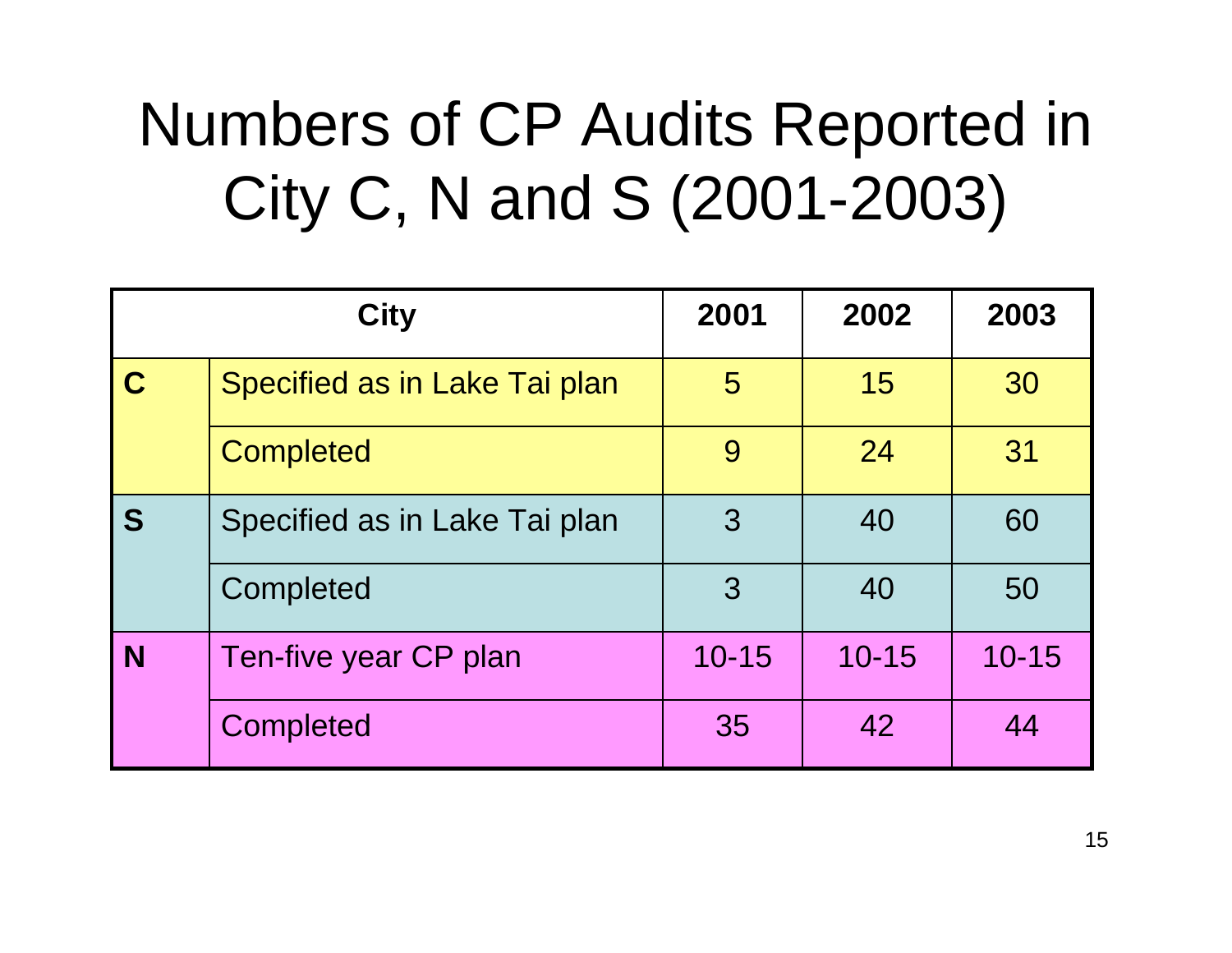## Factors Influencing Implementing Agencies' CP Actions

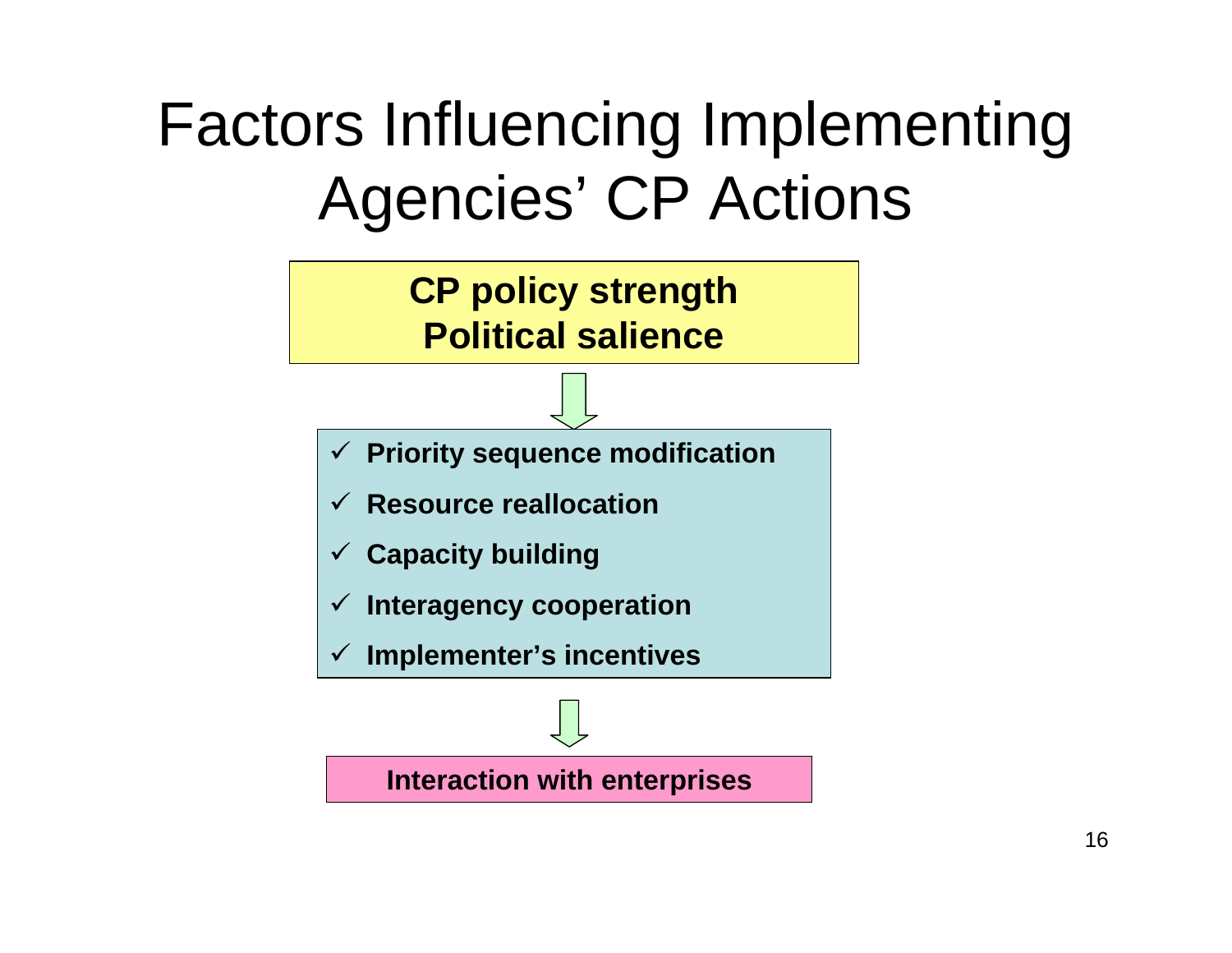#### Focus 2 – Enterprises

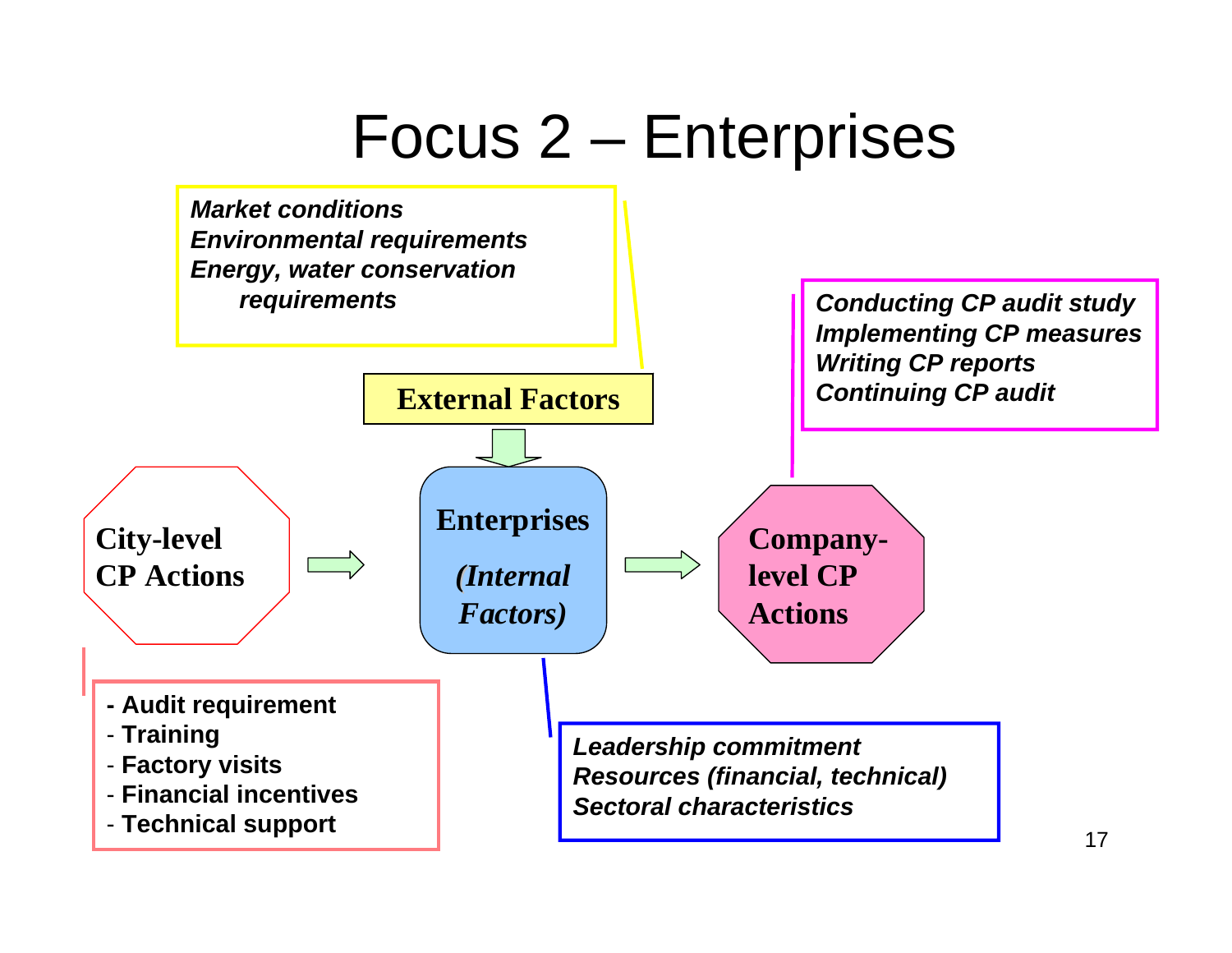# Selection Criteria for Case Study **Enterprises**

- Participation in city-level CP Programs
- •Variation in
	- Sector
	- Siz e
	- –Ownership type
- •Recommendation of local ETC and EPB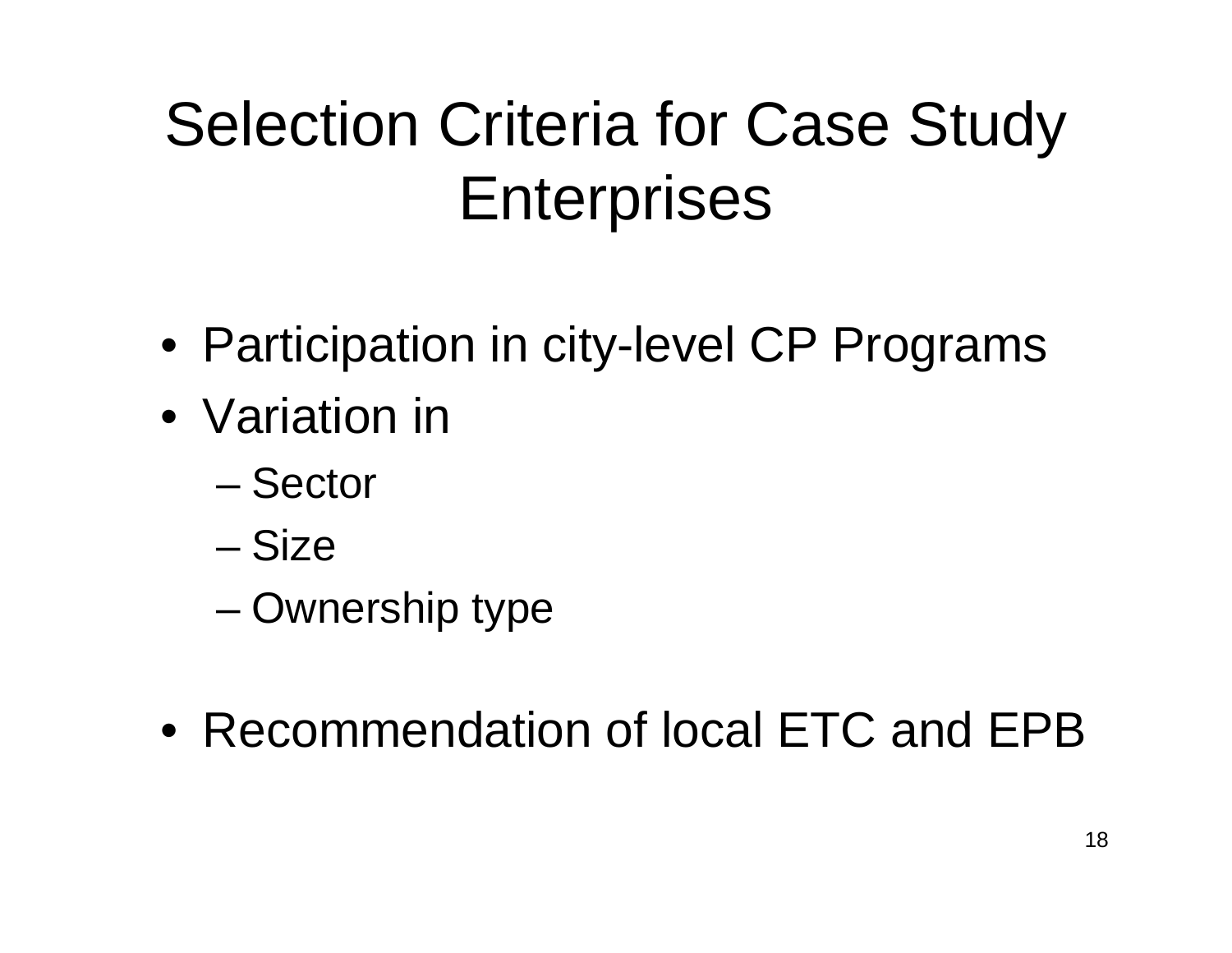# Enterprise Interviews Included in this Study

- First set of interviews at 14 enterprises (2001-02)
- Second set of interviews at 16 enterprises (2004)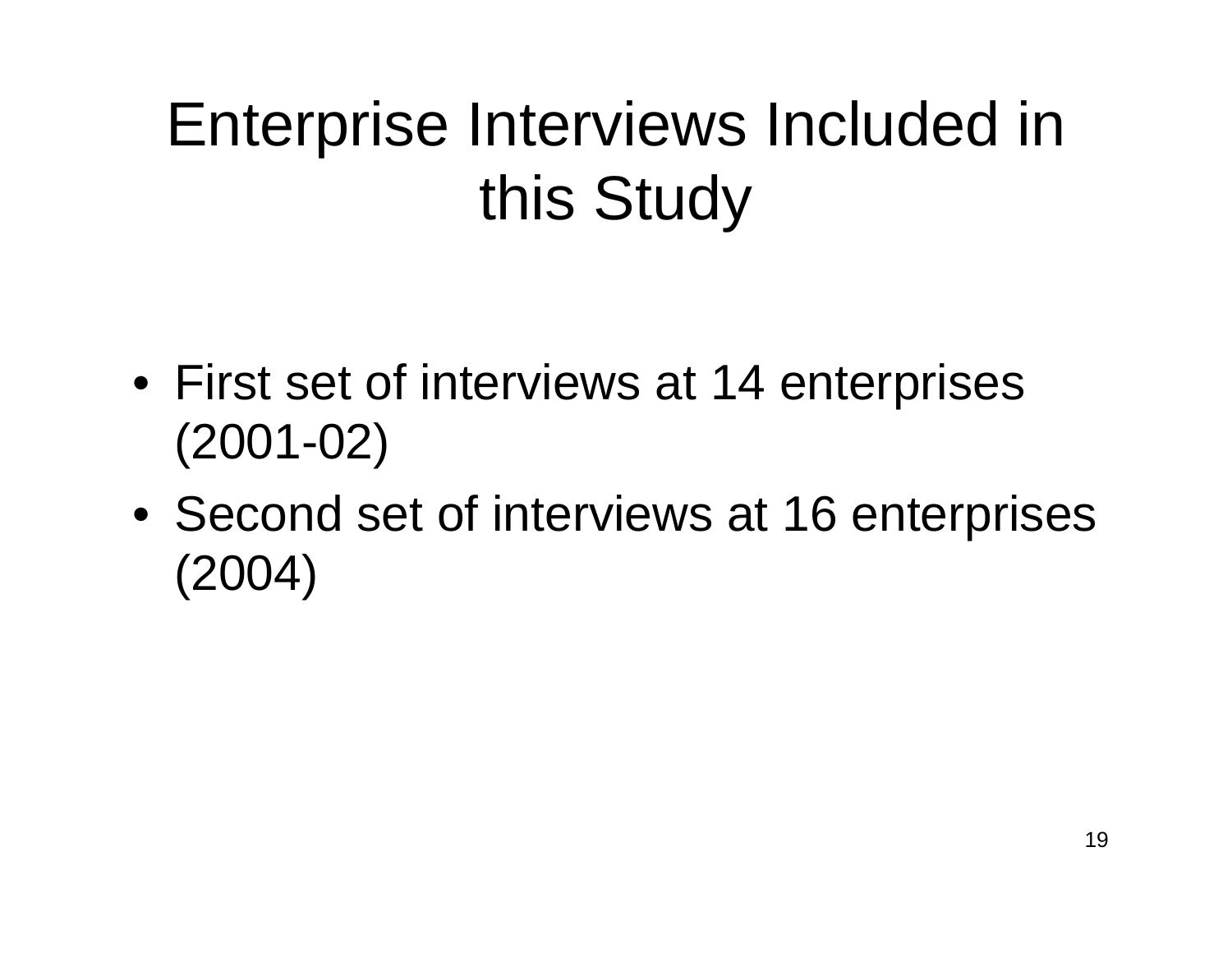#### Sector Composition of First-set of Case-study Enterprises

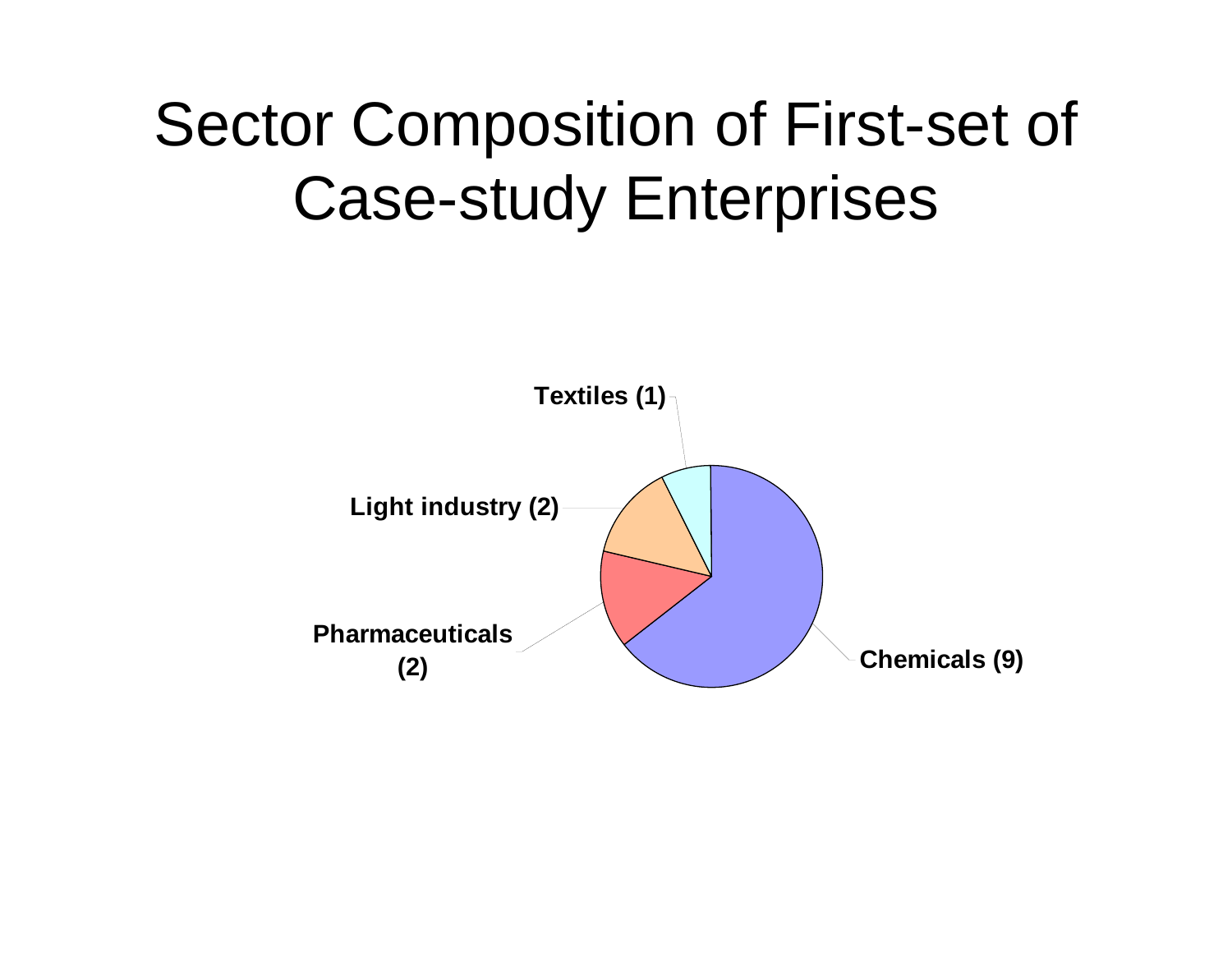# **Industrial Responses to CP Audit Requirements**



**Note: data is for the 14 enterprises conducting CP audits before the end of 2001.**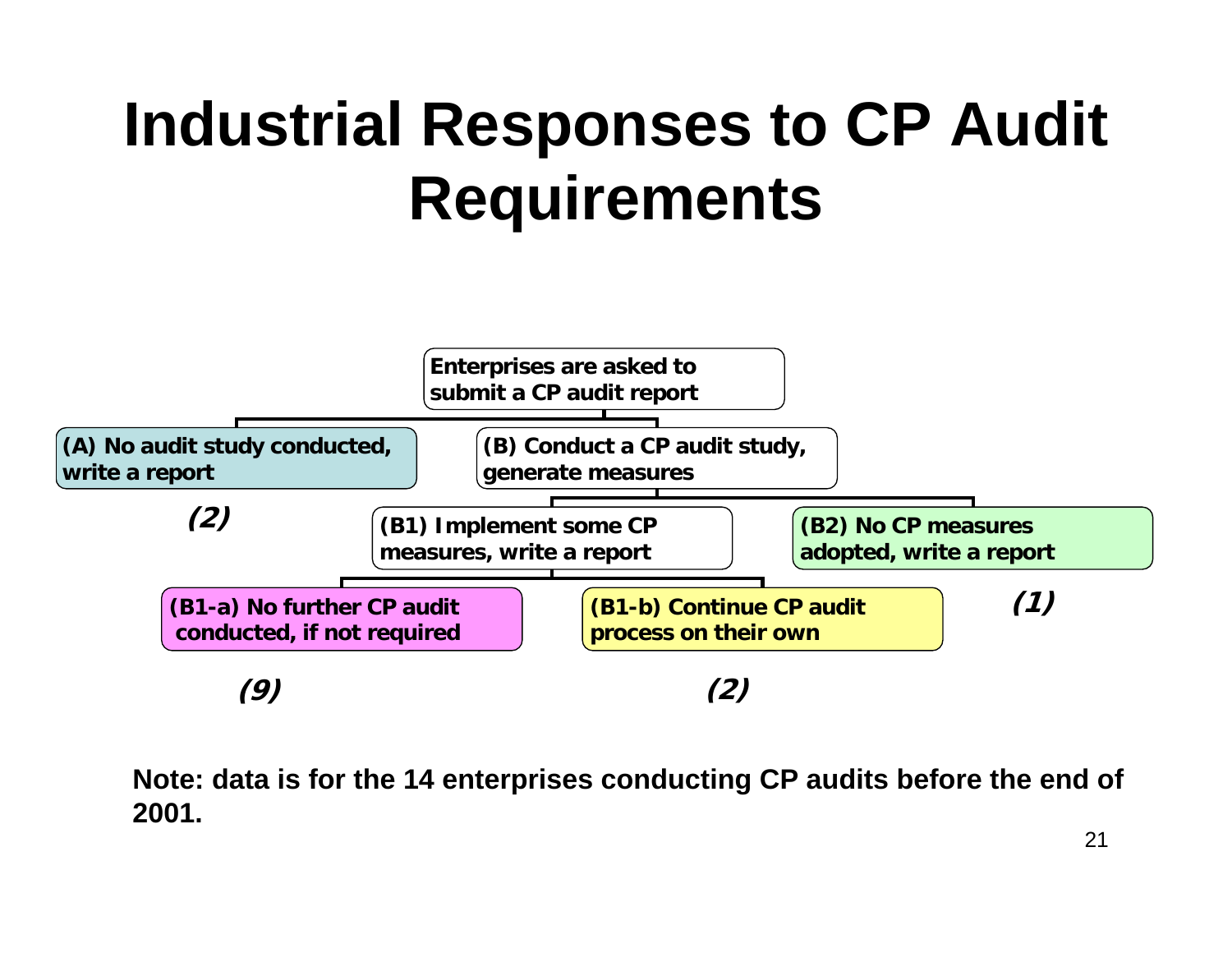# Enterprises Combine CP Audits with Existing Needs

- **Among 12 enterprises that conducted CP audit studies**
	- – 7 – added CP audit to preexisting technology renovation plans
	- $-$  4  $-$  used audit to address known  $\overline{\phantom{a}}$ environmental violations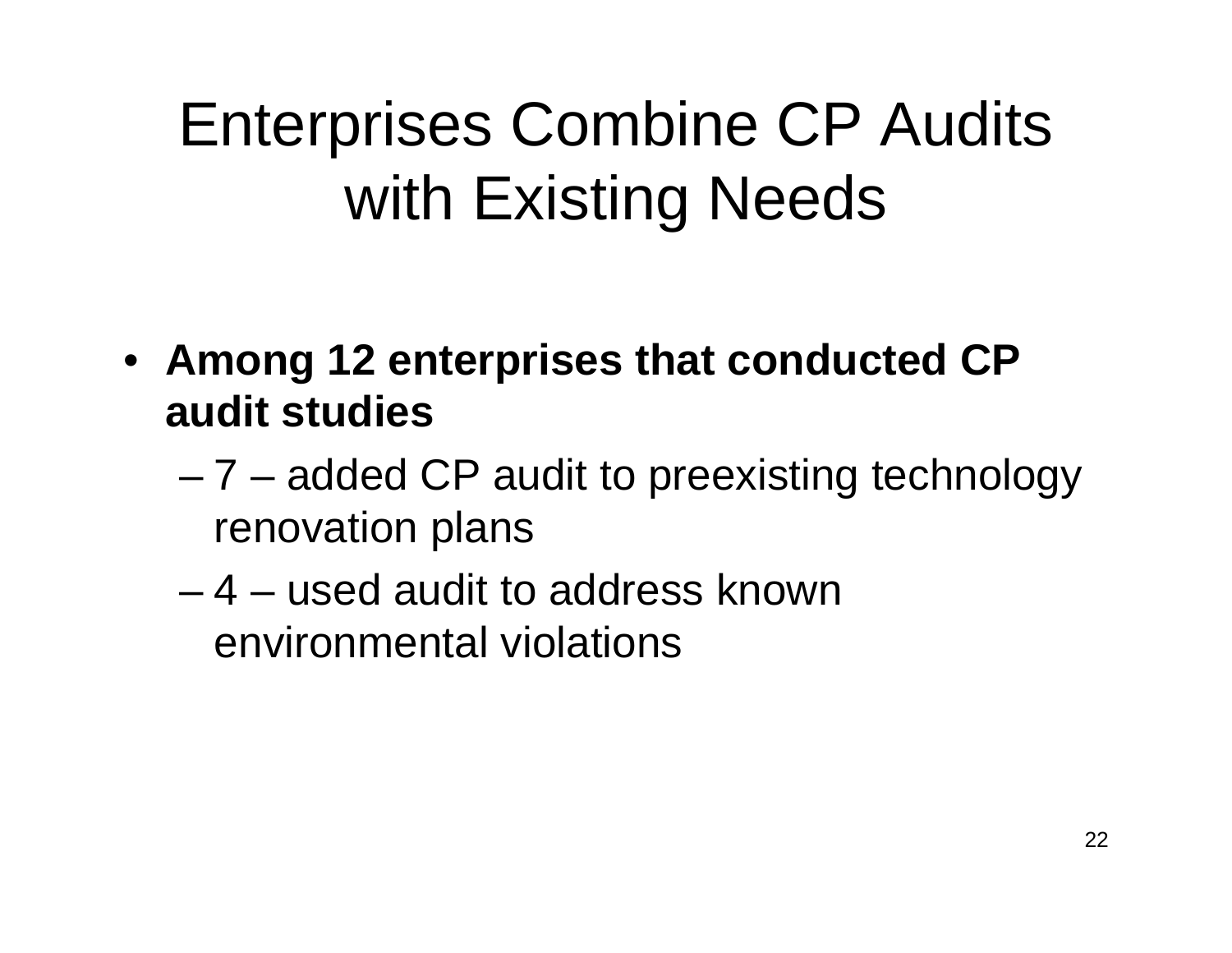## Sector Composition of 16 Casestudy Enterprises

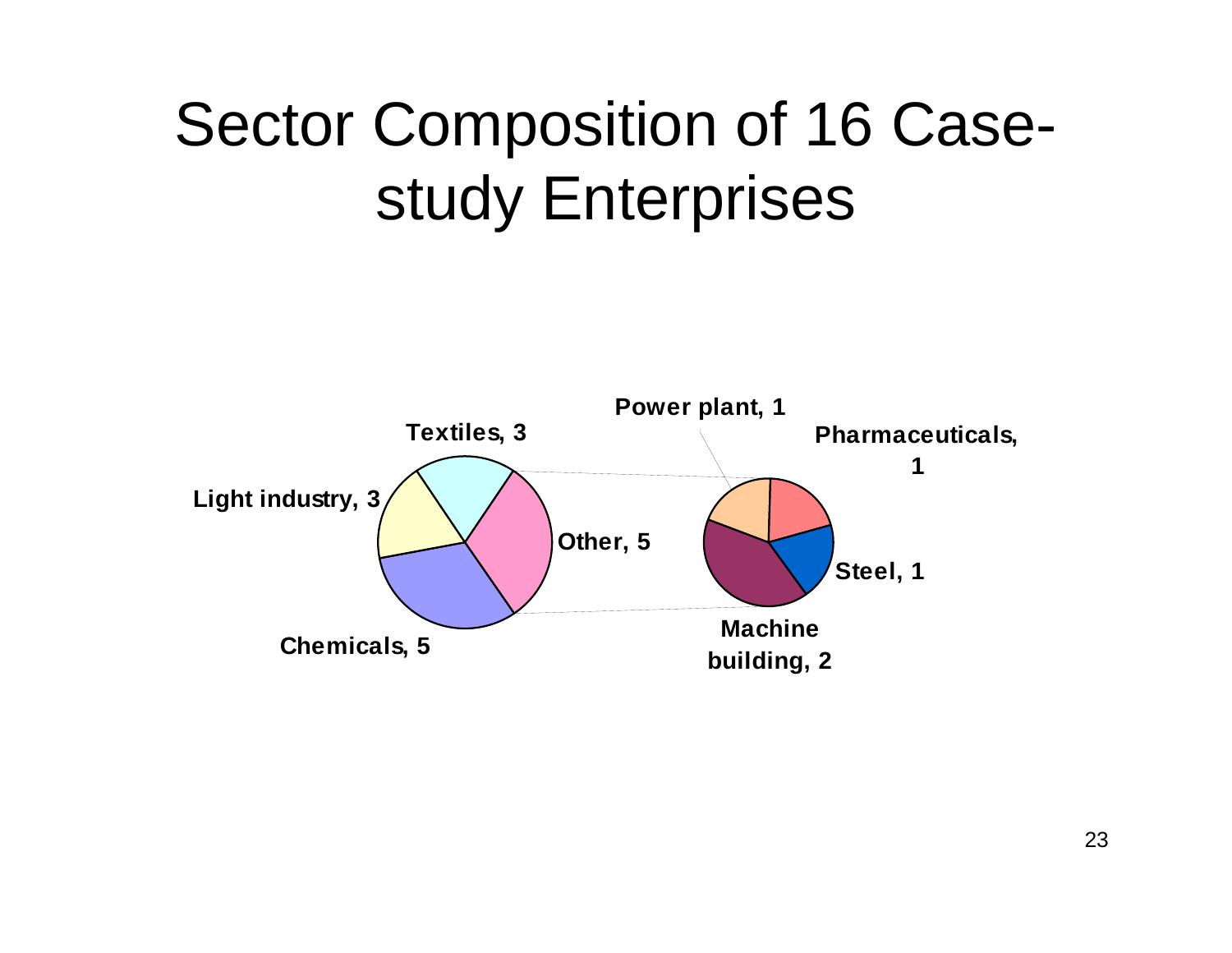## Industrial Responses to CP Audit **Requirements**



*(7)*

**Note: data for 14 enterprises conducting CP audits during 2002-03.**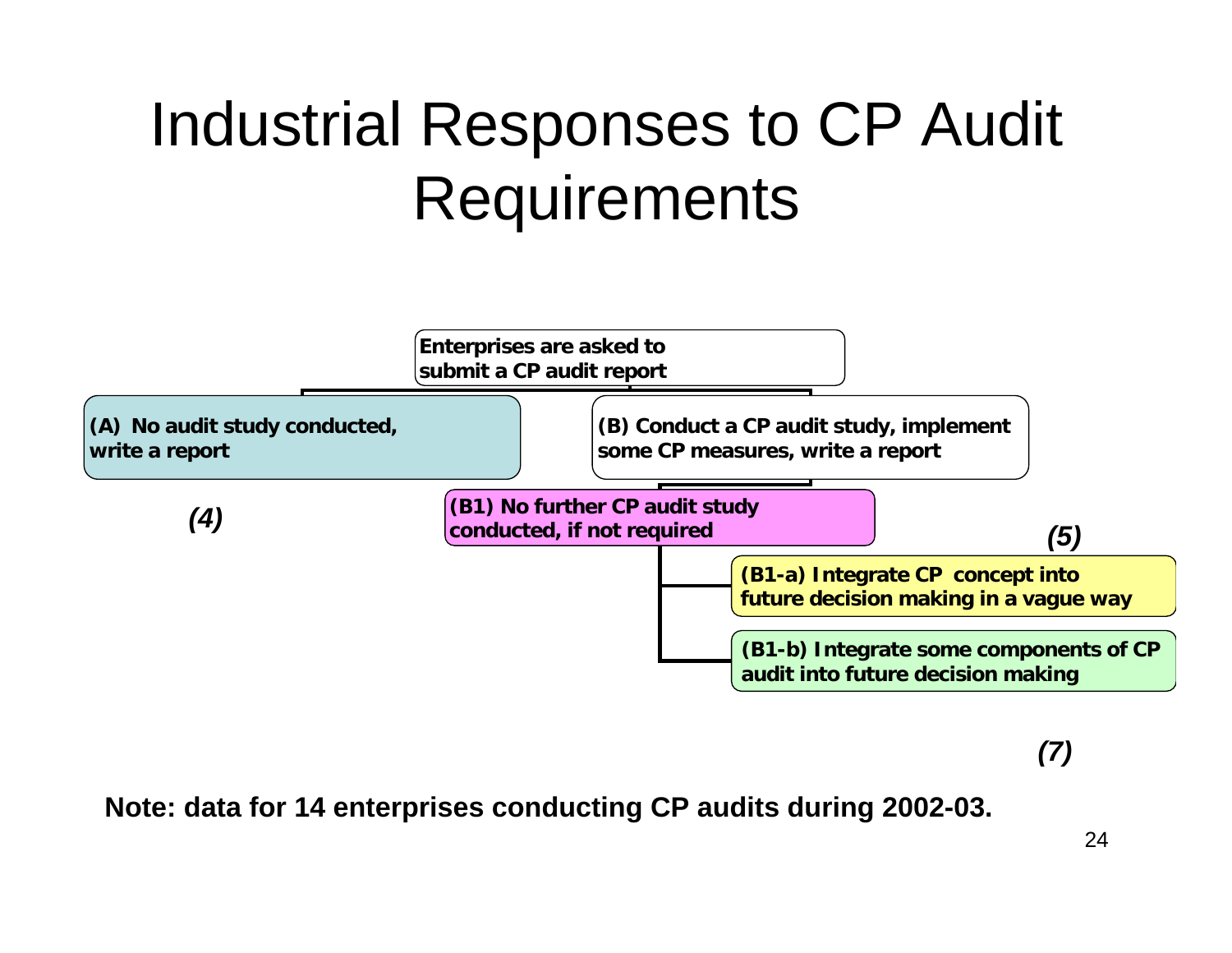Enterprises in Meeting CP audit Study Requirements

- 3 applied CP audit studies to preexisting technology renovation plans;
- •9 conducted CP audit studies without a preexisting technology plan as a platform.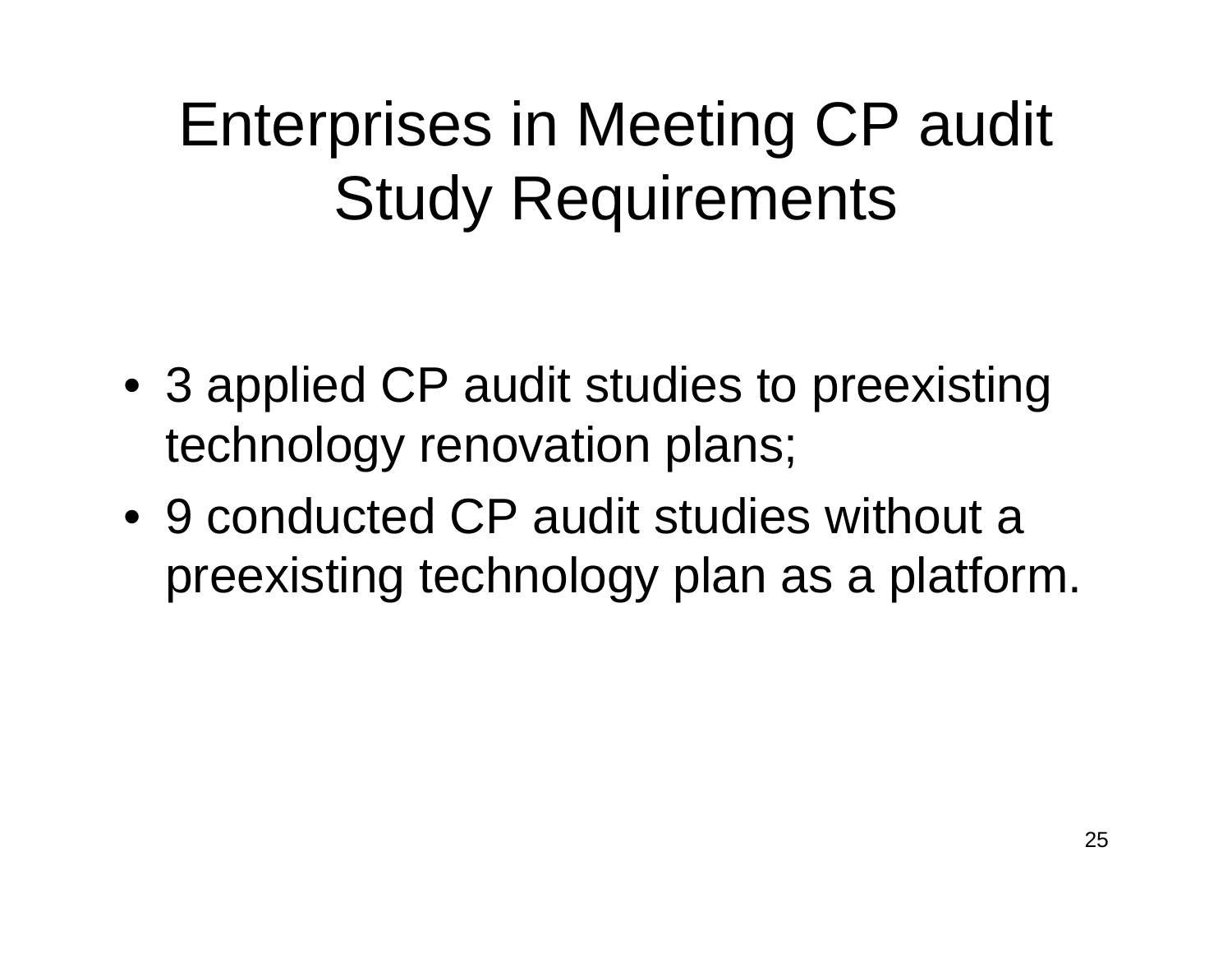## CP Audits at Case-study enterprises

|               | <b>Total</b><br>cases | <b>Enterprises</b><br>implemented first<br>audit genuinely | <b>Enterprises</b><br>continued CP audit |
|---------------|-----------------------|------------------------------------------------------------|------------------------------------------|
| <b>City C</b> |                       |                                                            |                                          |
| <b>City N</b> | $12 \,$               |                                                            |                                          |
| <b>City S</b> | 6                     | 6                                                          |                                          |
| <b>Total</b>  | 27                    | 20                                                         |                                          |

Commonalities of enterprises continuing CP audits:

- --- Leadership commitment
- --External technical support during audit study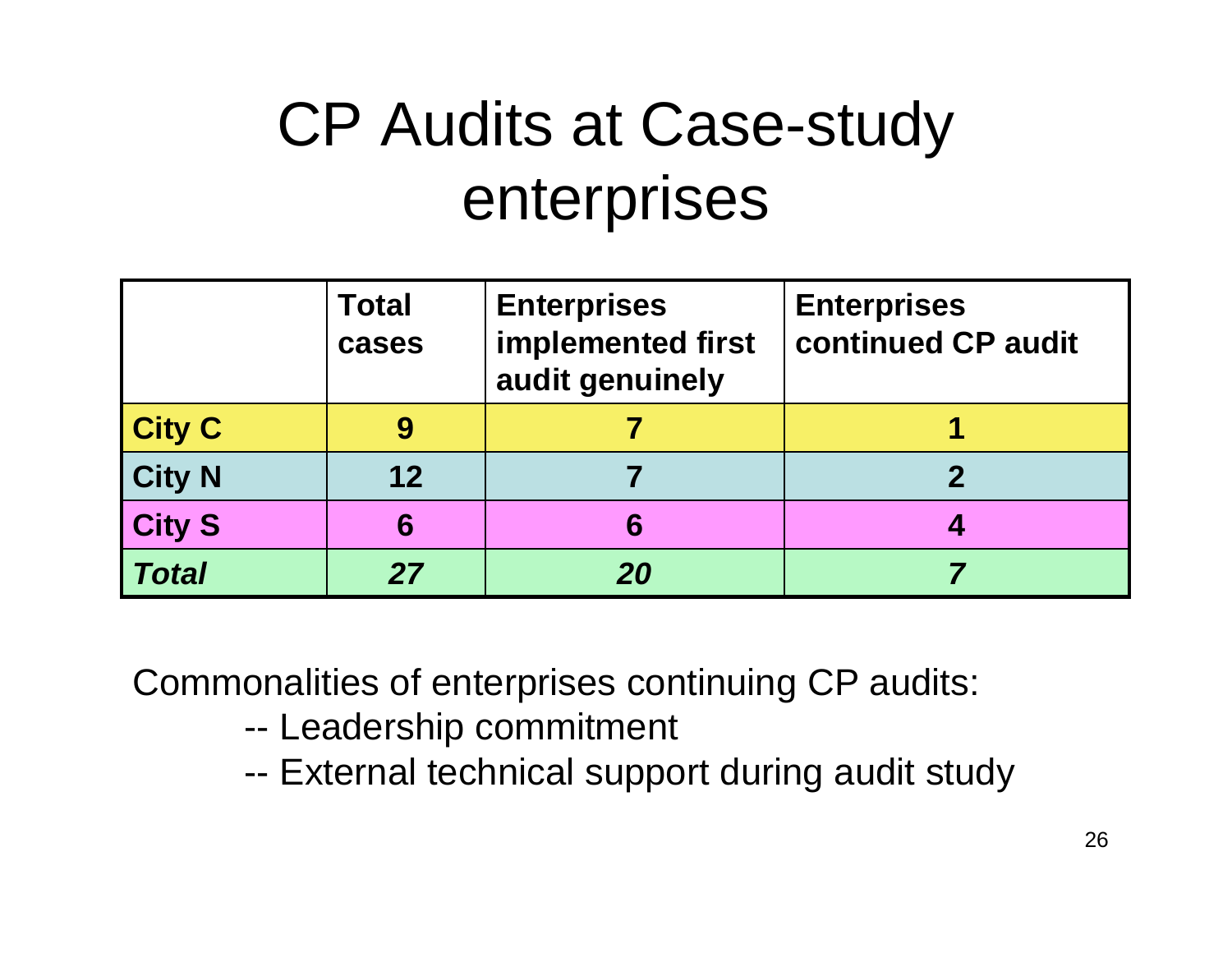#### CP Measures at Enterprises

- Most enterprises in Category B had been engaged in CP-like measures to varying degrees long before CP audit requirement was imposed. Examples of existing CP measures:
	- Energy conservation
	- Process and product modification
	- Water recycling, etc.
- Enterprises in Category A have also implemented some CP-like measures; and some enterprises have long been quite advanced in applying CP principles in their decision making.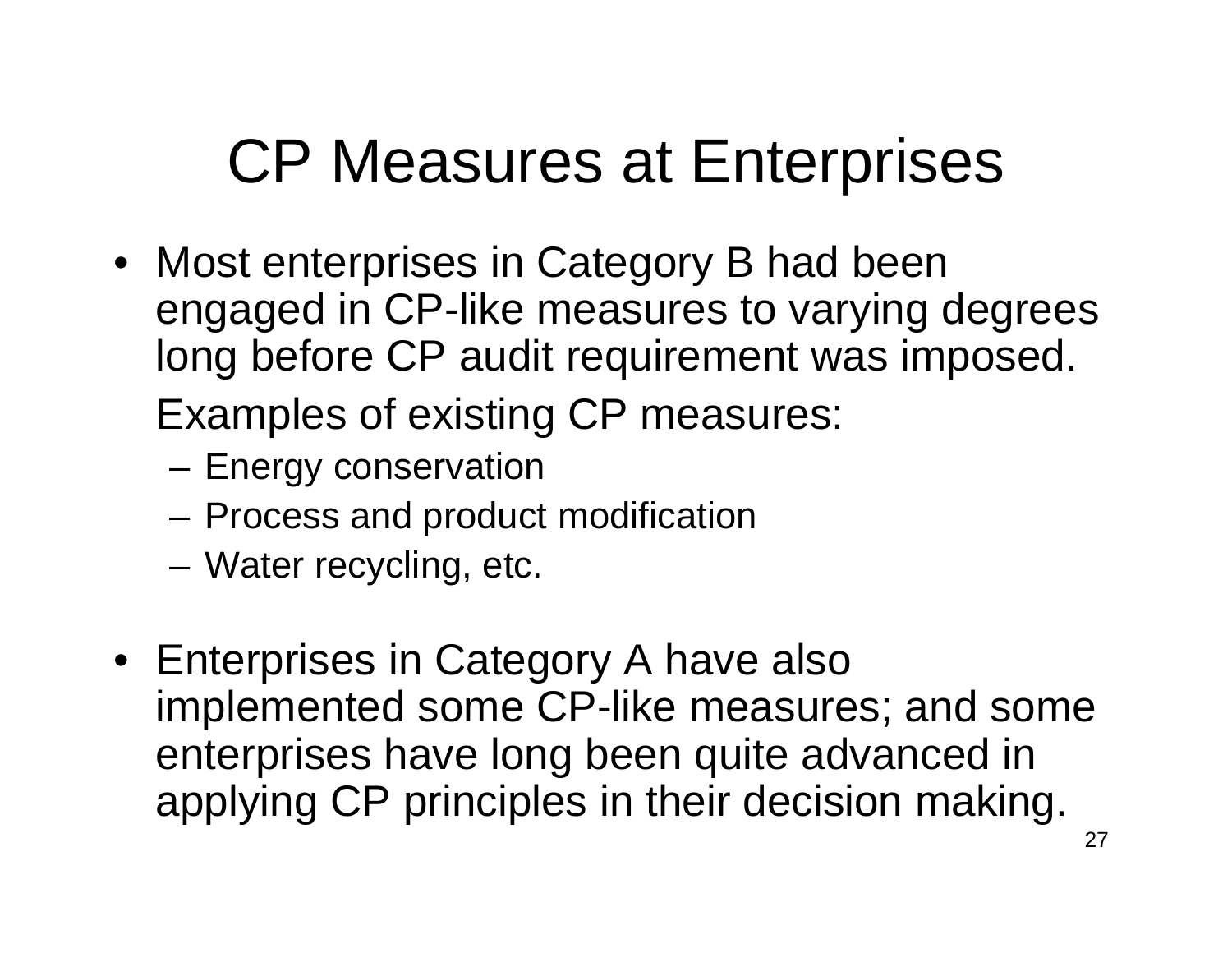#### Enterprises' Incentives to Adopt CP **Measures**

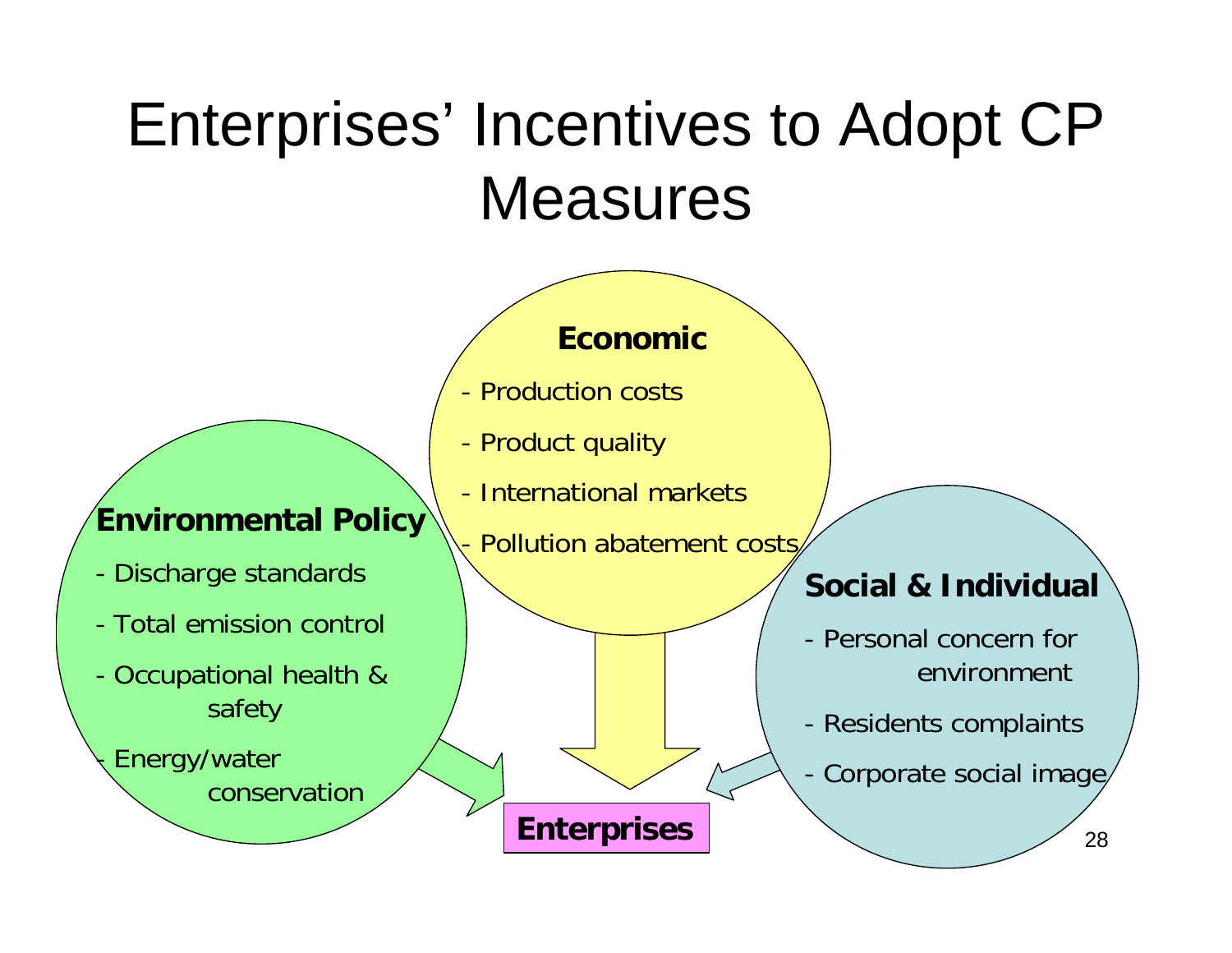# Reasons Cited by Enterprises for Adopting CP measures

|                 | <b>Number of</b><br>times cited    |                          |
|-----------------|------------------------------------|--------------------------|
| <b>Economic</b> | <b>Production cost reduction</b>   | 23                       |
| <b>benefits</b> | <b>Product quality improvement</b> | 14                       |
|                 | International markets              | 17                       |
|                 | Abatement cost reductions          | 9                        |
| Environmental   | Discharge standards                | 19                       |
| policy pressure | <b>Total emission control</b>      | 10                       |
|                 | Occupational health & safety       | 6                        |
| Social &        | Residents complaints               | $\overline{\mathcal{A}}$ |
| Individual      | Personal concern for environment   |                          |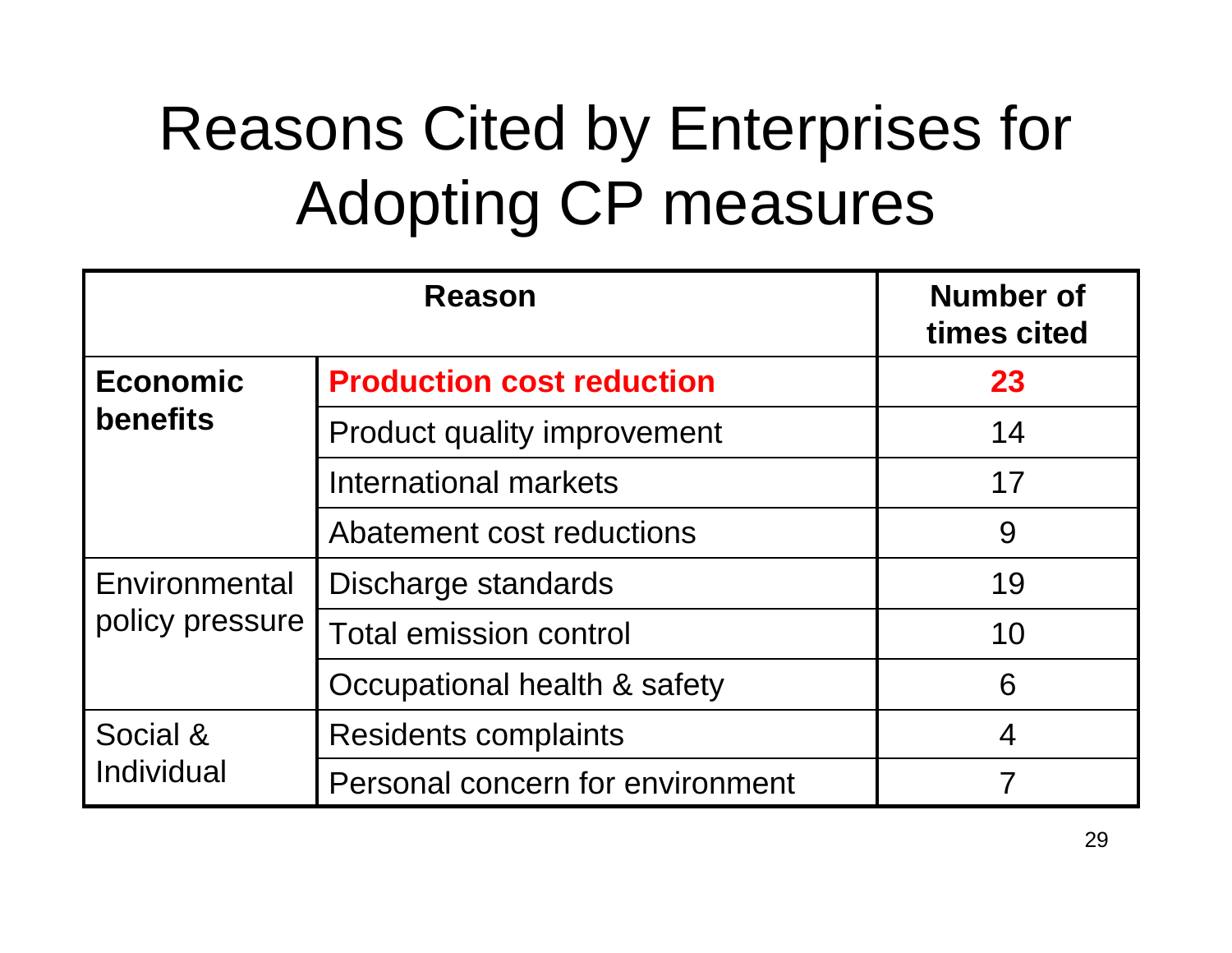# Conclusions (I)

- Municipal agencies have increased implementation actions because of increase in **policy strength** and **political salience**.
- **Goal displacement** occurred at municipal agencies (collecting audit reports, instead of inducing industrial behavior changes); which is exacerbated by the insufficient resources and inadequate capacity of agencies;
- **Token compliance** by some enterprises (writing reports summarizing CP-like actions that had occurred)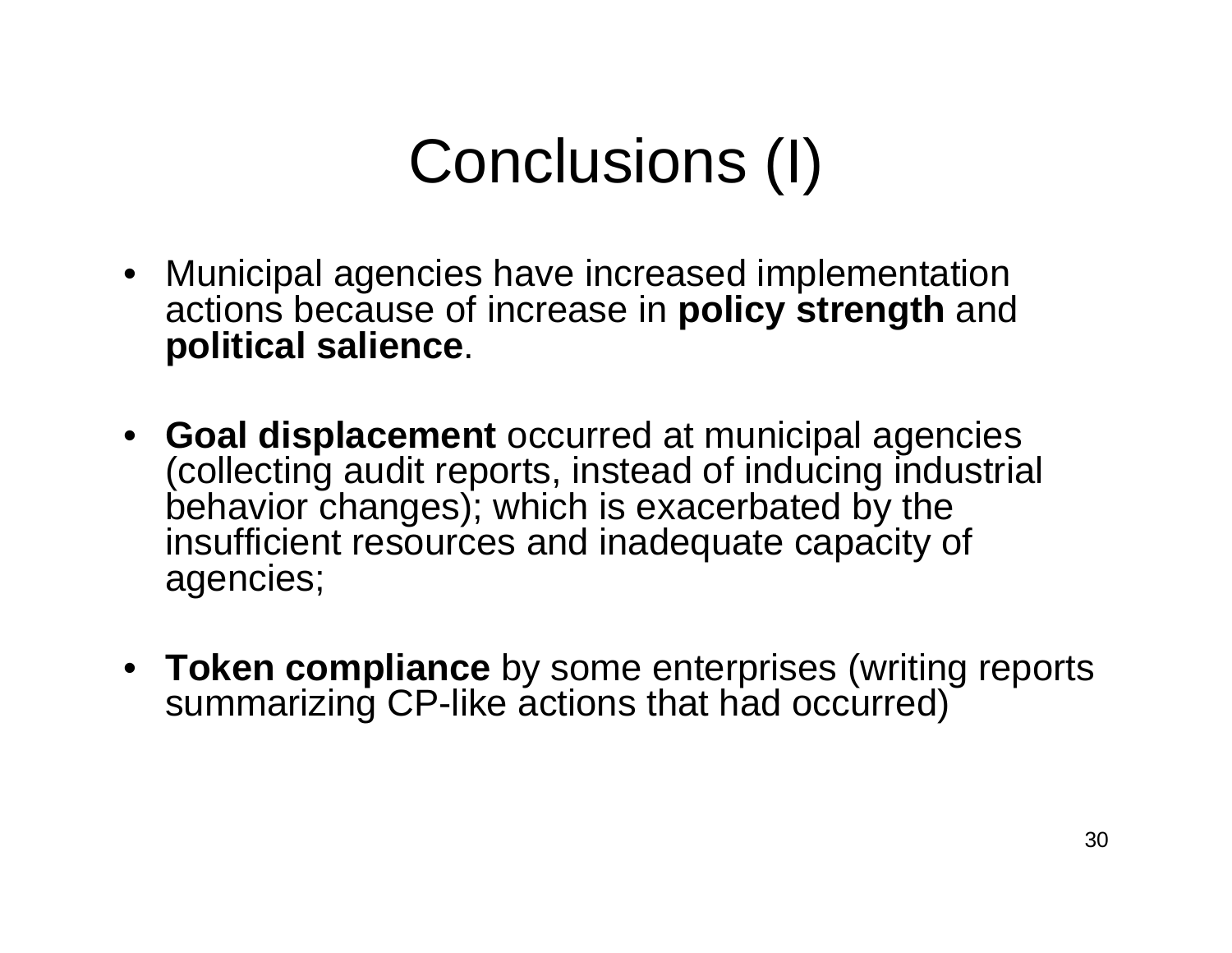# Conclusions (II)

- Many enterprises claimed that they would incorporate CP concept into their future decision making more consciously, but they were not willing to adopt CP audit procedures.
- A fraction of enterprises integrated some components of CP audit into their ongoing decision making processes.
- Enterprises are mainly motivated by economic factors to implement CP measures; environmental protection is considered a secondary benefit.
- End-of-pipe waste treatment approach is still the dominant approach for pollution control at most enterprises.